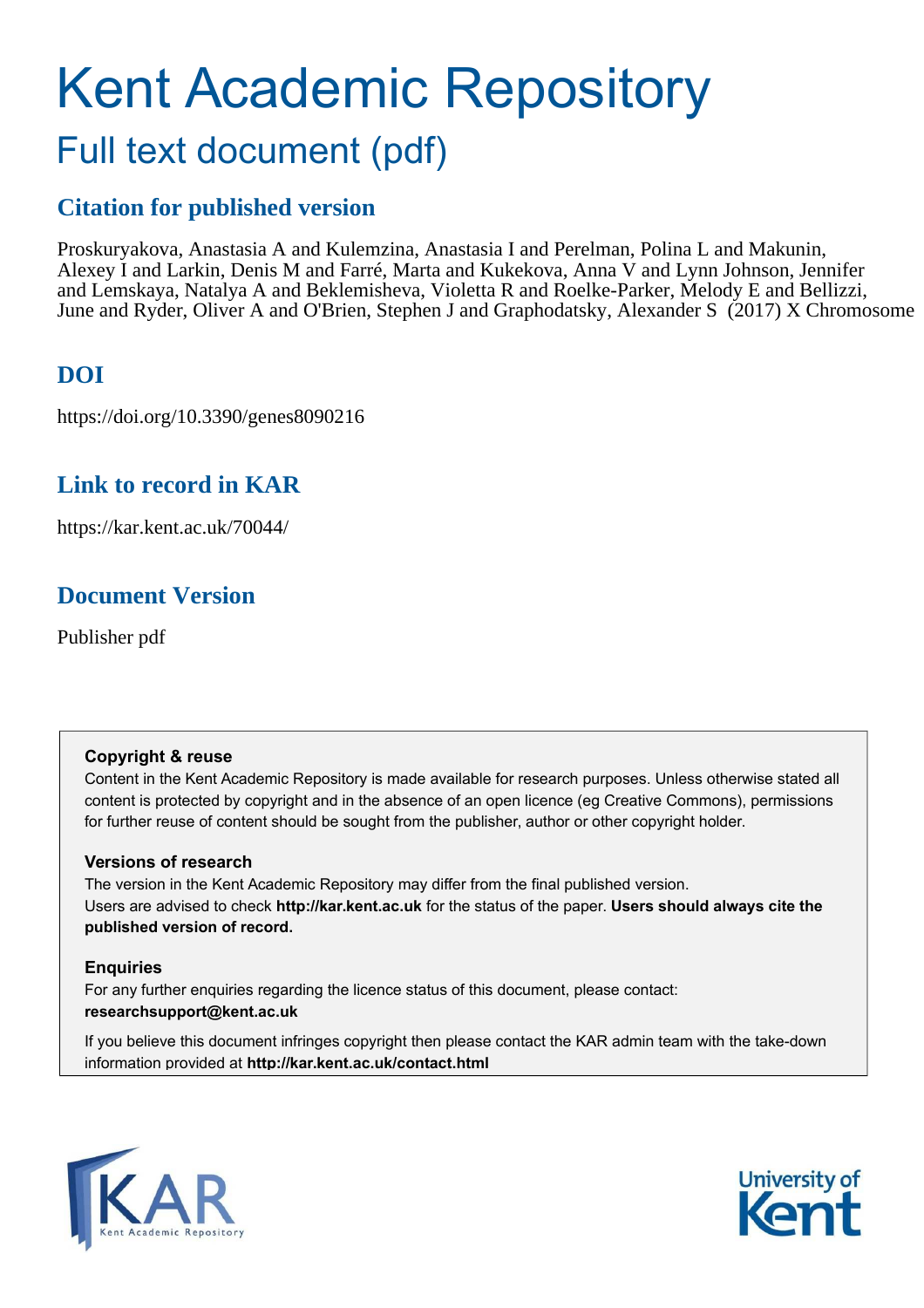



## *Article* **X Chromosome Evolution in Cetartiodactyla**

**Anastasia A. Proskuryakova 1,2,\*, Anastasia I. Kulemzina <sup>1</sup> , Polina L. Perelman 1,2 [ID](https://orcid.org/0000-0002-0982-5100) , Alexey I. Makunin <sup>1</sup> , Denis M. Larkin <sup>3</sup> [ID](https://orcid.org/0000-0001-7859-6201) , Marta Farré <sup>3</sup> [ID](https://orcid.org/0000-0001-9170-5767) , Anna V. Kukekova <sup>4</sup> , Jennifer Lynn Johnson <sup>4</sup> , Natalya A. Lemskaya <sup>1</sup> , Violetta R. Beklemisheva <sup>1</sup> , Melody E. Roelke-Parker <sup>5</sup> , June Bellizzi <sup>6</sup> , Oliver A. Ryder <sup>7</sup> , Stephen J. O'Brien 8,9 and Alexander S. Graphodatsky 1,2**

- 1 Institute of Molecular and Cellular Biology, SB RAS, Lavrentiev Ave. 8/2, Novosibirsk 630090, Russia; zakal@mcb.nsc.ru (A.I.K.); polina.perelman@gmail.com (P.L.P.); alex.makunin@gmail.com (A.I.M.); lemnat@mcb.nsc.ru (N.A.L.); bekl@mcb.nsc.ru (V.R.B.); graf@mcb.nsc.ru (A.S.G.)
- <sup>2</sup> Synthetic Biology Unit, Novosibirsk State University, Pirogova Str. 1, Novosibirsk 630090, Russia
- <sup>3</sup> The Royal Veterinary College, University of London, Royal College Street, London NW1 0TU, UK; dmlarkin@gmail.com (D.M.L.); mfarrebelmonte@gmail.com (M.F.)
- <sup>4</sup> Animal Sciences Department, College of ACES, University of Illinois at Urbana-Champaign, IL 61801, USA; avk@illinois.edu (A.V.K.); jjohnso@illinois.edu (J.L.J.)
- <sup>5</sup> Frederick National Laboratory of Cancer Research, Leidos Biomedical Research, Inc., Frederick, MD 21702, USA; melodyr@mail.nih.gov
- <sup>6</sup> Catoctin Zoo and Wildlife Preserve, Thurmont, MD 21788, USA; rapunta@yahoo.com
- <sup>7</sup> San Diego Zoo Institute for Conservation Research, 15600 San Pasqual Valley Road, Escondido, CA 92027, USA; oryder@sandiegozoo.org
- 8 Theodosius Dobzhansky Center for Genome Bioinformatics, Saint-Petersburg State University, Sredniy Av. 41A, Saint-Petersburg 199034, Russia; lgdchief@gmail.com
- Oceanographic Center, Nova Southeastern University, Fort Lauderdale 3301 College Ave, Fort Lauderdale, FL 33314, USA
- **\*** Correspondence: andrena@mcb.nsc.ru; Tel.: +7-960-799-5653

#### Academic Editor: Thomas Liehr

Received: 1 August 2017; Accepted: 25 August 2017; Published: 31 August 2017

**Abstract:** The phenomenon of a remarkable conservation of the X chromosome in eutherian mammals has been first described by Susumu Ohno in 1964. A notable exception is the cetartiodactyl X chromosome, which varies widely in morphology and G-banding pattern between species. It is hypothesized that this sex chromosome has undergone multiple rearrangements that changed the centromere position and the order of syntenic segments over the last 80 million years of Cetartiodactyla speciation. To investigate its evolution we have selected 26 evolutionarily conserved bacterial artificial chromosome (BAC) clones from the cattle CHORI-240 library evenly distributed along the cattle X chromosome. High-resolution BAC maps of the X chromosome on a representative range of cetartiodactyl species from different branches: pig (Suidae), alpaca (Camelidae), gray whale (Cetacea), hippopotamus (Hippopotamidae), Java mouse-deer (Tragulidae), pronghorn (Antilocapridae), Siberian musk deer (Moschidae), and giraffe (Giraffidae) were obtained by fluorescent in situ hybridization. To trace the X chromosome evolution during fast radiation in specious families, we performed mapping in several cervids (moose, Siberian roe deer, fallow deer, and Pere David's deer) and bovid (muskox, goat, sheep, sable antelope, and cattle) species. We have identified three major conserved synteny blocks and rearrangements in different cetartiodactyl lineages and found that the recently described phenomenon of the evolutionary new centromere emergence has taken place in the X chromosome evolution of Cetartiodactyla at least five times. We propose the structure of the putative ancestral cetartiodactyl X chromosome by reconstructing the order of syntenic segments and centromere position for key groups.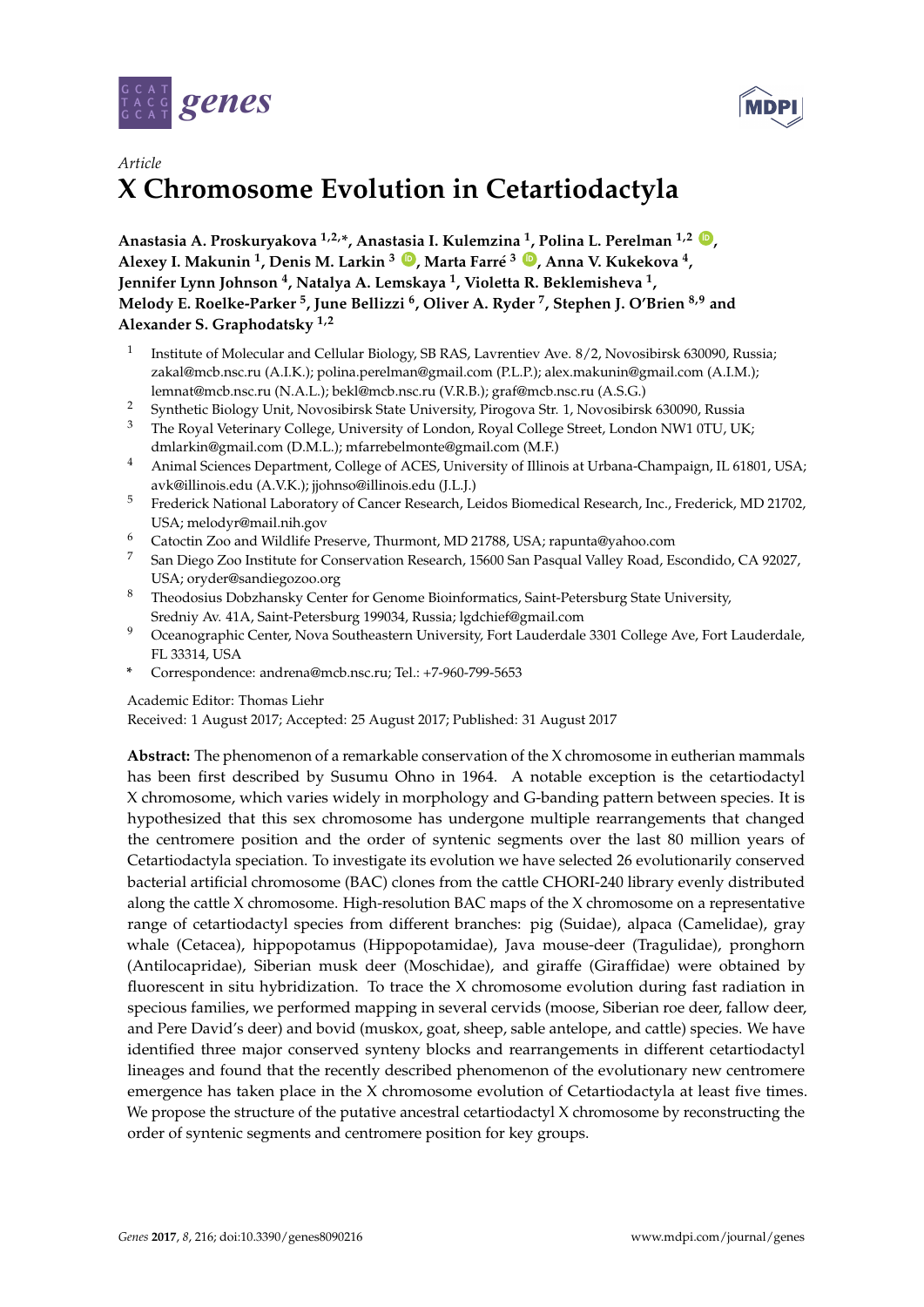**Keywords:** Pecora; Ruminantia; cattle bacterial artificial chromosome (BAC) clones; fluorescent in situ hybridization (FISH); intrachromosomal rearrangements; centromere reposition; inversion

#### **1. Introduction**

<span id="page-2-0"></span>Despite the great variation in diploid number and high level of autosome reshuffling, the X chromosome of eutherian mammals is evolutionary conserved. The size and morphology of the X chromosome as defined by the position of the centromere is similar in most mammalian orders. Hypothetically, this unique conservation was guided by the establishment of a mechanism for dosage compensation in the therian ancestor [\[1\]](#page-12-0). The emergence of this mechanism is thought to have imposed evolutionary constraints on chromosomal rearrangements in the sex chromosome [\[1\]](#page-12-0).

Classical cytogenetic techniques were used to describe morphology, centromere position, banding pattern, and heterochromatin distribution in a wide range of species. Comparative analysis has identified similar X chromosome morphology and G-banding patterns across species from different taxa (primates, pigs, camels, carnivores, perissodactyls) [\[2\]](#page-12-1). Comparative mapping of the X chromosome with gene-specific probes confirmed similarity in the gene order on the X chromosome of distantly related species (human, pig, horse, dog, cat) [\[3\]](#page-12-2). These studies provided strong evidence for Ohno's rule, confirming genomic conservancy of eutherian X chromosomes. However, some notable exceptions in conservation phenomenon of X chromosome have been identified in Cetartiodactyla and Rodentia. The modified X chromosome structure in these orders is caused by inversions, changes in centromere position, heterochromatin expansion and autosome to sex chromosome translocations [\[4\]](#page-12-3).

The order Cetartiodactyla exhibits great diversity of chromosome X morphology both within and between families. Note that in most eutherian orders only autosomal syntenic segments undergo reshuffling as shown by cross-species chromosome painting [\[5\]](#page-12-4). The exact mechanisms behind dynamic changes on X chromosome in Cetartiodactyla are unknown. Comparative chromosome painting with whole chromosome painting probes, including  $X$ , has been employed in several studies  $[6-11]$  $[6-11]$ . These studies showed that cetartiodactyl autosomes evolved through fission, fusion, and inversions. However, unlike autosomes, the sex chromosomes evolved through more complex chromosomal rearrangements involving reshuffling of conserved segments inside the chromosome, changes in centromere positions, heterochromatic variation, and autosomal translocations [\[12](#page-12-7)[,13\]](#page-12-8). It is likely that centromere repositioning (shift) or so-called evolutionary new centromere phenomenon, reflecting a change of centromere position on the chromosome without a change in the gene order, also occurred in cetartiodactyl X chromosome evolution. So far it was shown only in primates, rodents and perissodactyls [\[14–](#page-13-0)[17\]](#page-13-1).

The structure of cetartiodactyl X chromosomes has been closely studied mainly in domestic species from the family Bovidae [\[13](#page-12-8)[,18](#page-13-2)[–22\]](#page-13-3), and in a few wild species from the families Giraffidae, Cervidae, Antilocapridae and Hippopotamidae [\[6](#page-12-5)[,23](#page-13-4)[–25\]](#page-13-5). In previous studies, microdissection probes or arm-specific paints and several bacterial artificial chromosome (BAC) clones were used to detect intrachromosomal rearrangements. A recent investigation showed centromere repositioning and inversions in cetartiodactyl X chromosomes  $[25]$ . Interspecific X chromosome variation in the Cetartiodactyla has been a source of some controversy in the past [\[12\]](#page-12-7). The analysis of X chromosome rearrangements can be a potential source of phylogenetic information [\[12\]](#page-12-7), but the X chromosome evolution in Cetartiodactyla has not yet been studied in detail.

In the present study, we report the comparative map of cetartiodactyl X chromosomes obtained by cross-species hybridization with the set of cattle BAC clones, and provide new data about X chromosome evolution in 10 cetartiodactyl families. Our analysis allows reconstruction of the ancestral X chromosome for major nodes of the cetartiodactyl tree and traces the rearrangements of X chromosome that have occurred during evolution within this order.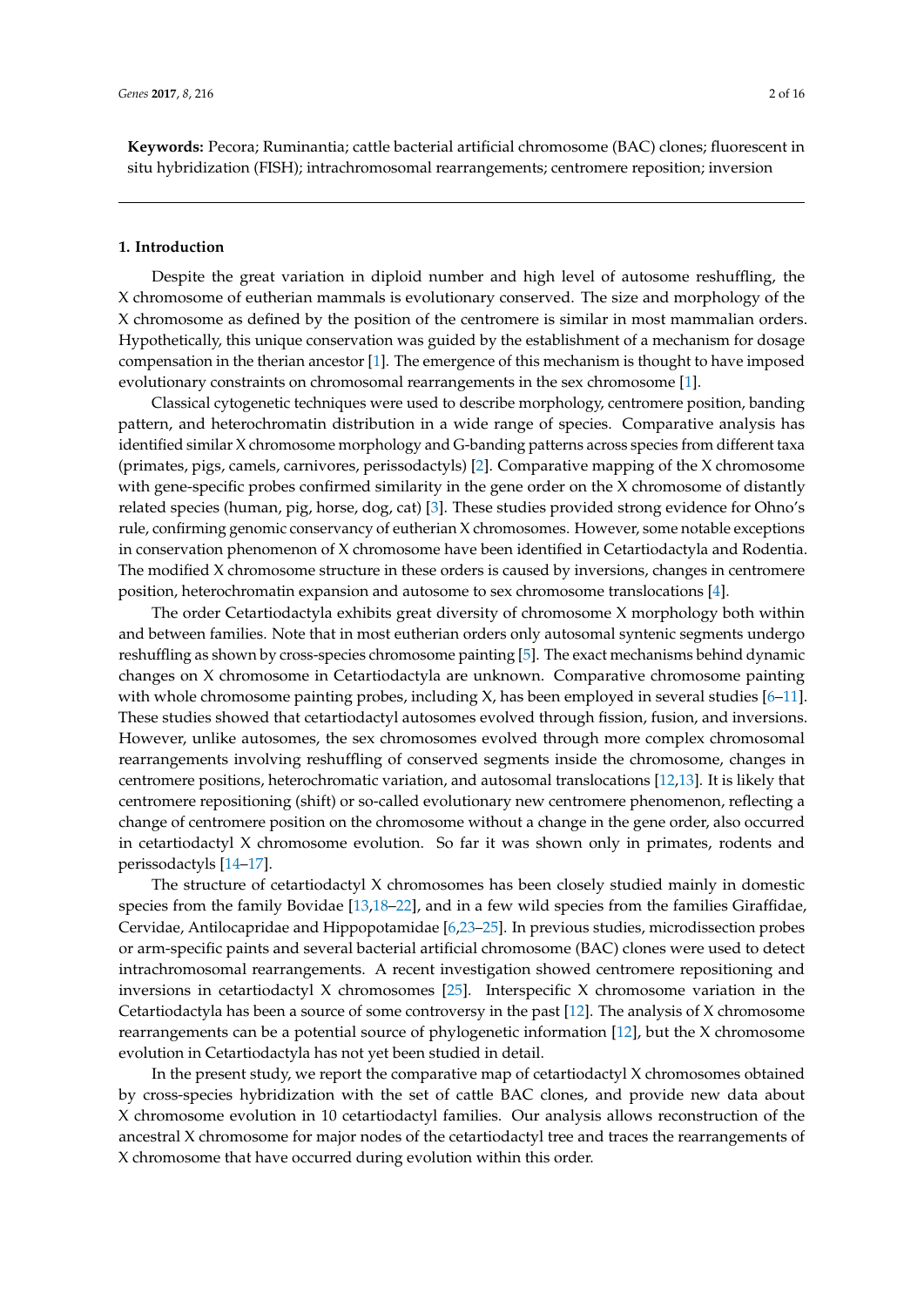#### **2. Materials and Methods**

#### *2.1. Species*

The list of studied species with scientific and common names, diploid chromosome number, and source of cell lines is presented in the Table [1.](#page-2-0) All cell lines belong to the cell cultures collection of general biological purpose (No. 0310-2016-0002) of Institute of Molecular and Cellular Biology Siberian Branch of the Russian Academy of Sciences.

| Scientific Name,<br>Code<br>Abbreviation |            | <b>Common Name</b>  | Family                   | Diploid<br>Number | <b>Source of Cell Line</b>                                                |  |  |
|------------------------------------------|------------|---------------------|--------------------------|-------------------|---------------------------------------------------------------------------|--|--|
| <b>SSC</b><br>Sus scrofa                 |            | Pig                 | Suidae                   | 38, XX            | IMCB SB RAS, Novosibirsk-1*                                               |  |  |
| Lama pacos                               | <b>LPA</b> | Alpaca              | Camelidae                | 74, XY            | $2^*$                                                                     |  |  |
| Eschrihtius robustus                     | ERO        | Gray whale          | Eschrichtiidae (Cetacea) | 44, XY            | [11]                                                                      |  |  |
| Hippopotamus amphibius                   | <b>HAM</b> | Common hippopotamus | Hippopotamidae           | 36, XY            | [8]                                                                       |  |  |
| Tragulus javanicus                       | TJA        | Java mouse-deer     | Tragulidae               | 32, XY            | Frozen Zoo (San Diego Zoo's Conservation<br>Research, San Diego, CA, USA) |  |  |
| Antilocapra americana                    | AAM        | Pronghorn           | Antilocapridae           | 58, XY            | [10]                                                                      |  |  |
| Giraffa camelopardalis                   | <b>GCA</b> | Giraffe             | Giraffidae               | 30, XY            | [8]                                                                       |  |  |
| Moschus moschiferus                      | <b>MMO</b> | Siberian musk deer  | Moschidae                | 58, XY            | [8]                                                                       |  |  |
| Dama dama                                | <b>DDA</b> | Fallow deer         | Cervidae, Cervinae       | 68, XX            | Catoctin Wildlife Preserve and Zoo,<br>Maryland, USA                      |  |  |
| Elaphurus davidianus                     | <b>EDA</b> | Pere David's deer   |                          | 68, XX            | $3*$                                                                      |  |  |
| Alces alces                              | AAL        | Eurasian elk        | Cervidae, Capreolinae    | 68, XX            | <b>IMCB SB RAS, Novosibirsk</b>                                           |  |  |
| Capreolus pygargus                       | <b>CPY</b> | Siberian roe deer   |                          | 70, XX            | <b>IMCB SB RAS, Novosibirsk</b>                                           |  |  |
| Ovibos moschatus                         | <b>OMO</b> | Muskox              |                          | 48, XX            | <b>IMCB SB RAS, Novosibirsk</b>                                           |  |  |
| Capra hircus                             | <b>CHI</b> | Goat                | Bovidae, Antilopinae     | 60, XX            | Catoctin Wildlife Preserve and Zoo,<br>Maryland, USA                      |  |  |
| Ovis aries musimon                       | OAR        | Sheep               |                          | 54, XX            | Catoctin Wildlife Preserve and Zoo,<br>Maryland, USA                      |  |  |
| Hippotragus niger                        | <b>HNI</b> | Sable antelope      |                          | 60, XX            | $3*$                                                                      |  |  |
| <b>Bison</b> bison                       | <b>BBI</b> | American bison      | Bovidae, Bovinae         | 60, XX            | $4*$                                                                      |  |  |
| Bos taurus                               | <b>BTA</b> | Cattle              |                          | 60, XX            | <b>IMCB SB RAS, Novosibirsk</b>                                           |  |  |

1\*: IMCB SB RAS - Institute of Molecular and Cellular Biology Siberian Branch of the Russian Academy of Sciences. 2\*: The cell line is established by William Nash (Laboratory of Genomic Diversity, NCI, Frederick, MD, USA). The sample provided by Camelid Research Group (Oregon State University, Corvallis, OR, USA). 3\*: Sample provided by Mitchell Bush (Conservation and Research Center, National Zoological Park, Front Royal, VA, USA). Cell line is established in the Laboratory of Genomic Diversity (NCI, Frederick, MD, USA). 4\*: The sample is provided by Douglas Armstrong (Henry Doorly Zoo, Omaha, NE, USA). Cell line is established in the Laboratory of Genomic Diversity (NCI, Frederick, MD, USA).

#### *2.2. Chromosome Preparation*

Metaphase chromosomes were obtained from fibroblast cell lines. Briefly, cells were incubated at 37 °C and 5% CO<sub>2</sub> in medium αMEM (Sigma Aldrich Co., St. Louis, MO, USA) supplemented with 15% fetal bovine serum, 5% AmnioMAX-II complete (Gibco<sup>TM</sup>) and antibiotics (ampicillin 100 µg/mL, penicillin 100 µg/mL, amphotericin B 2.5 µg/mL). Metaphases were obtained by adding colcemid (0.02 mg/mL) and ethidium bromide (1.5 mg/mL) to actively dividing culture for 3–4 h. Hypotonic treatment was performed with 3 mM KCl, 0.7 mM sodium citrate for 20 min at 37 °C and followed by fixation with 3:1 methanol/glacial acetic acid (Carnoy's) fixative. Metaphase chromosome preparations were made from a suspension of fixed fibroblasts, as described previously [\[26\]](#page-13-6). G-banding on metaphase chromosomes prior to fluorescence in-situ hybridization (FISH) was performed using standard procedure [\[27\]](#page-13-7).

#### *2.3. BAC Clones*

Using the cattle genome assembly version from October 2011 (Baylor Btau\_4.6.1/bosTau7) in UCSC Genome Browser [\[28\]](#page-13-8), X chromosome-located BAC clones were manually chosen from the CHORI-240 BAC library from the "BACPAC Resource Center" (BPRC, the Children's Hospital Oakland Research Institute in Oakland, CA, USA). To download information in the Genome Browser about the localization of BACs of appropriate size (length of insertion varied from 50–300 kb), a custom track in Browser Extensible Data (BED) format was created [\[29\]](#page-13-9). BAC clones with appropriate insert sizes (50–300 kbp) and genetic content (unique genes, less repetitive elements) were selected. BAC sequence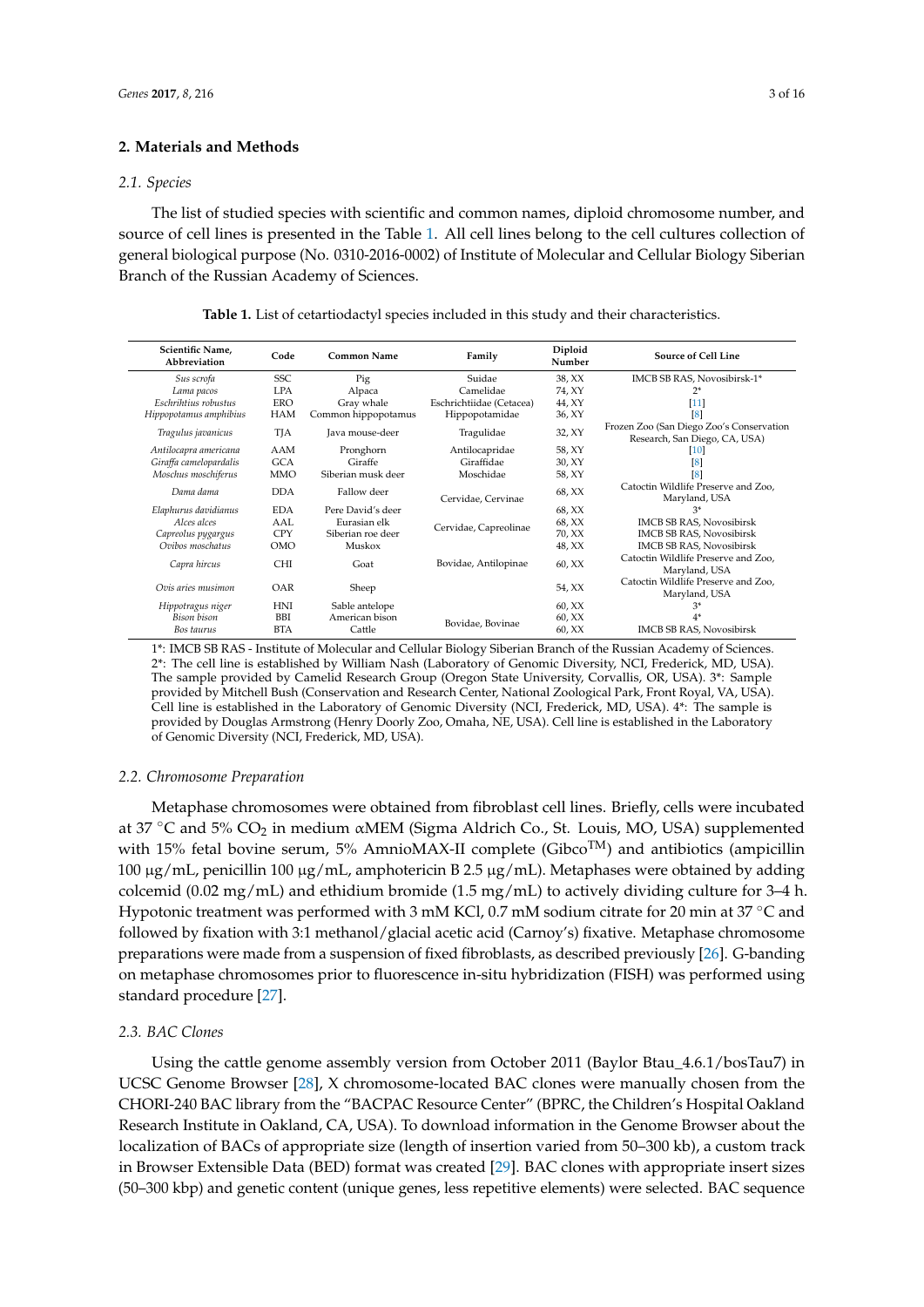conservation was estimated from phyloP data [\[30\]](#page-13-10) in the human genome ("Conservation" track in GRCh37/hg19 assembly). Genome coordinates were converted from cow to human using the Batch Coordinate Conversion (liftOver tool) in UCSC Genome Browser. Thus, 73 BAC clones evenly distributed on cattle X chromosome (2–5 Mbp gaps) were selected. For each of the manually selected 73 BACs, we defined various genomic features selected to increase the probability of a clone to hybridize with metaphase spreads of distant cetartiodactyl species. To do so, we calculated protein coding genes, cattle genes orthologous to human, GC content, and repetitive sequences in each of the selected BAC clones. By using multiple alignments, including all available cetartiodactyl genomes, we calculated the nucleotide conservation scores and conserved elements using phastCons [\[31\]](#page-13-11). Then, we compared the characteristics of four BACs that had previously worked on distant species with all the 73 BACs by using the classification tree from the CART algorithm [\[32\]](#page-13-12). A total of 51 BACs were selected to have a high probability of hybridization to distant species. These BACs contained less than 48% of repetitive sequence and more than 20% of conserved elements. A subset of 26 of these BAC clones that were evenly distributed along the cattle X chromosome with a median distance of 5 Mb were hybridized on all cetartiodactyl species studied here. Table [2](#page-4-0) lists the CHORI-240 cattle X chromosome BAC clones used in this study. A single BAC clone (CH240-316D2) is the same as used by Fröhlich et al. [\[25\]](#page-13-5).

<span id="page-4-0"></span>BAC DNA was isolated using the Plasmid DNA Isolation Kit (BiosSilica, Novosibirsk, Russia) and amplified with GenomePlex Whole Genome Amplification kit (Sigma-Aldrich Co., St. Louis, MO, USA). Labeling of BAC DNA was performed using GenomePlex WGA Reamplification Kit (Sigma-Aldrich Co., St. Louis, MO, USA) by incorporating biotin-16-dUTP or digoxigenin-dUTP (Roche, Basel, Switzerland). The quality of produced BAC probes was controlled by FISH localization on cattle chromosomes.

#### *2.4. Fluorescence In-Situ Hybridization (FISH)*

Dual-color FISH experiments on G-banded metaphase chromosomes were performed as described by Yang and Graphodatsky [\[26\]](#page-13-6). Digoxigenin-labeled and biotin-labeled probes were detected with CyTM3 anti-digoxin (Jackson ImmunoResearch Laboratories, Inc., West Grove, PA), fluorescein avidin DCS, biotinilated anti-avidin D (Vector Laboratories, Inc., Burlingame, CA, USA), respectively. Images were captured with a Baumer Optronics CCD Camera (Baumer Ltd., Southington, CT, USA) mounted on an Olympus BX53 microscope (Olympus, Shinjuku, Japan) and processed using VideoTesT 2.0 Image Analysis System (Zenit, St. Petersburg, Russia).

#### *2.5. Bioinformatics Analysis*

An analysis in UCSC Genome Browser was performed to establish the order of CHORI-240 BAC clones on X chromosomes of one cetartiodactyl species (sheep) and four species from out-group mammalian orders (Perissodactyla, Primates, Rodentia). BAC positions in these genomes were obtained using Batch Coordinate Conversion (liftOver) in the UCSC Genome Browser that converts genome coordinates between assemblies. The cattle genome assembly (Bos\_taurus\_UMD3.1.1/bosTau8) was used as a reference. Sequences coordinates of all BAC clones were calculated in human (GR ch38/hg 38), mouse (GRC m38/mm10), rat (RGSC 6.0/rn6, except 386M8, which is disrupted in this genome), horse (Broad/equCab2), and sheep (ISGC Oar\_v3.1/oviAri3) genomes.

#### *2.6. Ancestral Chromosome Deduction*

The morphology and conservative block orientation of the ancestral X chromosome were deduced using maximum parsimony by comparing X chromosomes across the top branches of Cetartiodactyla and assuming the most common variant to be ancestral for the order. Once the provisional ancestral chromosome was identified, we detected whether the extant X chromosome and the suggested ancestral form differ by inversions (change of BAC order) or/and by centromere repositioning (change of centromere position without change in BAC order).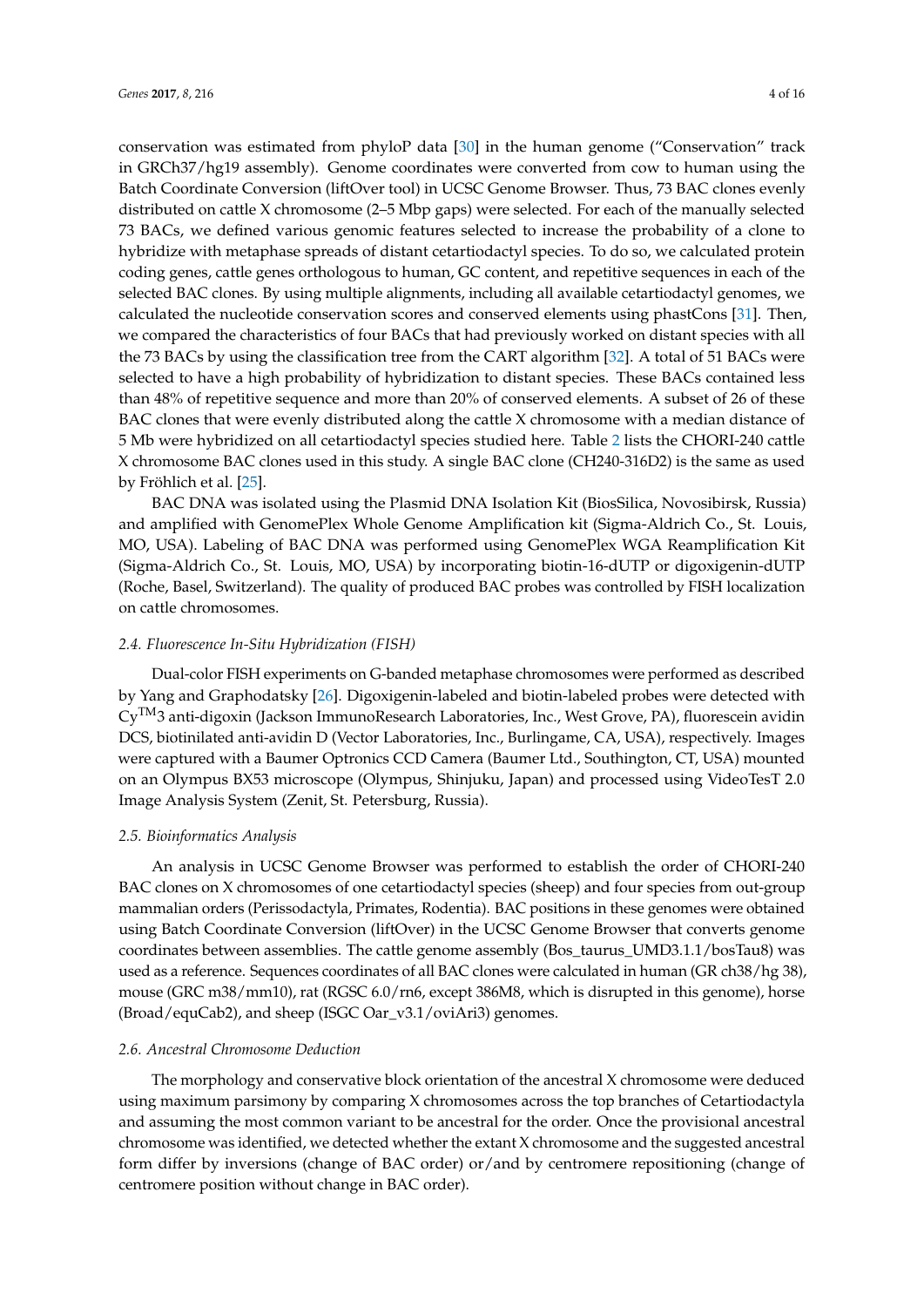#### *Genes* **2017**, *8*, 216 5 of 16

<span id="page-5-0"></span>

| BAC's Order and Localization on<br>No.<br>Cattle X chromosome |                          | CHORI (CH-240) BACs Localization on Cetartiodactyl X chromosomes |                                   |                           |                               |                          |                   |                 |                           |                      |                     |                           |                |                     |               |                        |        |        |
|---------------------------------------------------------------|--------------------------|------------------------------------------------------------------|-----------------------------------|---------------------------|-------------------------------|--------------------------|-------------------|-----------------|---------------------------|----------------------|---------------------|---------------------------|----------------|---------------------|---------------|------------------------|--------|--------|
|                                                               |                          | Domestic<br>Pig, SSC                                             | Alpaca,<br><b>LPA</b>             | Gray Whale,<br><b>ERO</b> | Common Hippopota-<br>mus, HAM | Java Mouse-<br>Deer, TJA | Pronghorn,<br>AAM | Giraffe,<br>GCA | Siberian Roe<br>Deer, CPY | Eurasian<br>Elk, AAL | Fallow<br>Deer, DDA | Pere David's<br>Deer, EDA | Muskox,<br>OMO | Goat,<br><b>CHI</b> | Sheep,<br>OAR | Sable<br>Antelope, HNI |        |        |
| <sup>1</sup>                                                  |                          | CH240-                                                           | Start 1949353,<br>End 2129088     | 66H2                      | 66H2                          | 66H2                     | 66H2              | 66H2            | 108D16                    | 386M8                | 386M8               | 386M8                     | 93K24          | 514O22              | 66H2          | 66H2                   | 66H2   | 66H2   |
| 2                                                             |                          | CH240-                                                           | Start 7324034<br>End 7488466      | 155A13                    | 155A13                        | 155A13                   | 155A13            | 155A13          | 54D24                     | 103E10               | 103E10              | 103E10                    | 122N13         | 287021              | 155A13        | 155A13                 | 155A13 | 155A13 |
| 3                                                             | 2(XSB2)                  | CH240-                                                           | Start 8233624<br>End 8391009      | 90L14                     | 90L14                         | 90L14                    | 90L14             | 90L14           | 93K24                     | 229I15               | 229I15              | 229I15                    | 195]23         | 128C9               | 90L14         | 90L14                  | 90L14  | 90L14  |
|                                                               | syntenic block           | CH240-                                                           | Start 13345128,<br>End 13540519   | 373L23                    | 373L23                        | 373L23                   | 373L23            | 373L23          | 122N13                    | 106A3                | 106A3               | 106A3                     | 316D2          | 106A3               | 373L23        | 373L23                 | 373L23 | 373L23 |
| 5                                                             |                          | CH240-                                                           | Start 13805346,<br>End 13950311   | 62M10                     | 62M10                         | 62M10                    | 62M10             | 62M10           | 195]23                    | 128C9                | 128C9               | 128C9                     | 386M8          | 229I15              | 62M10         | 62M10                  | 62M10  | 62M10  |
| 6                                                             | $\times$                 | CH240-                                                           | Start 20150516,<br>End 20286173   | 122P17                    | 122P17                        | 122P17                   | 122P17            | 122P17          | 316D2                     | 287021               | 287021              | 287021                    | 103E10         | 103E10              | 122P17        | 122P17                 | 122P17 | 122P17 |
| $\overline{7}$                                                |                          | CH240-                                                           | Start 33395588,<br>End 33587168   | 252G15                    | 252G15                        | 252G15                   | 252G15            | 252G15          | 514O22                    | 514O22               | 514O22              | 514O22                    | 229I15         | 386M8               | 252G15        | 252G15                 | 252G15 | 252G15 |
| 8                                                             |                          | CH240-                                                           | Start 48672324,<br>End 48917704   | 375C5                     | 375C5                         | 375C5                    | 375C5             | 375C5           | 287021                    | 316D2                | 316D2               | 316D2                     | 106A3          | 108D16              | 375C5         | 375C5                  | 375C5  | 375C5  |
| $\mathbf{Q}$                                                  | (XSB3)                   | CH240-                                                           | Start 53219586,<br>End 53351583   | 130115                    | 130115                        | 130115                   | 130115            | 130115          | 128C9                     | 195J23               | 195J23              | 195J23                    | 229I15         | 54D24               | 130115        | 130115                 | 130115 | 130I15 |
| 10                                                            | syntenic block 3         | CH240-                                                           | Start 57734547,<br>End 57947720   | 118P13                    | 118P13                        | 118P13                   | 118P13            | 118P13          | 106A3                     | 122N13               | 122N13              | 122N13                    | 287021         | 93K24               | 118P13        | 118P13                 | 118P13 | 118P13 |
| 11                                                            |                          | CH240-                                                           | Start 62228039,<br>End 62371946   | 25P8                      | 25P8                          | 25P8                     | 25P8              | 25P8            | 229I15                    | 93K24                | 93K24               | 93K24                     | 514O22         | 122N13              | 25P8          | 25P8                   | 25P8   | 25P8   |
| 12                                                            |                          | CH240-                                                           | Start 62982639,<br>End 63183460   | 14O10                     | 14O10                         | 14O10                    | 14O10             | 14O10           | 103E10                    | 54D24                | 54D24               | 54D24                     | 54D24          | 195]23              | 14O10         | <b>14O10</b>           | 14O10  | 14O10  |
| 13                                                            | $\times$                 | CH240-                                                           | Start 68490278,<br>End 68678635   | 214A3                     | 214A3                         | 214A3                    | 214A3             | 214A3           | 386M8                     | 108D16               | 108D16              | 108D16                    | 108D16         | 316D <sub>2</sub>   | 214A3         | 214A3                  | 214A3  | 214A3  |
| 14                                                            |                          | CH240-                                                           | Start 84397606,<br>End 84521707   | 108D16                    | 108D16                        | 108D16                   | 108D16            | 316D2           | 214A2                     | 214A3                | 214A3               | 214A3                     | 214A3          | 214A3               | 386M8         | 386M8                  | 386M8  | 386M8  |
| 15                                                            |                          | CH240-                                                           | Start 85224265,<br>End 85389684   | 54D24                     | 54D24?                        | 54D24                    | 54D24             | 195]23          | <b>14O9</b>               | 14O10                | 14O10               | 14O10                     | 14O10          | 14O10               | 103E10        | 103E10                 | 103E10 | 103E10 |
| 16                                                            |                          | CH240-                                                           | Start 90681870,<br>End 90861947   | 93K24                     | 93K24                         | 93K24                    | 93K24             | 122N13          | 25P7                      | 25P8                 | 25P8                | 25P8                      | 25P8           | 25P8                | 128C9         | 128C9                  | 128C9  | 229I15 |
| 17                                                            |                          | CH240-                                                           | Start 92264186,<br>End 92429310   | 122N13                    | 122N13                        | 122N13                   | 122N13            | 93K24           | 118P12                    | 118P13               | 118P13              | 118P13                    | 118P13         | 118P13              | 106A3         | 106A3                  | 106A3  | 106A3  |
| 18                                                            | $\left($ XSB1) $\right)$ | CH240-                                                           | Start 95938488,<br>End 96135558   | 195]23                    | 195]23                        | 195J23                   | 195J23            | 54D24           | 130I14                    | 130115               | 130115              | 130115                    | 130I15         | 130115              | 229I15        | 229I15                 | 229I15 | 128C9  |
| 19                                                            |                          | CH240-                                                           | Start 103959199,<br>End 104119579 | 316D <sub>2</sub>         | 316D <sub>2</sub>             | 316D <sub>2</sub>        | 316D2             | 514O22          | 375C4                     | 375C5                | 375C5               | 375C5                     | 375C5          | 375C5               | 287021        | 287021                 | 287021 | 287021 |
| 20                                                            | block <sub>1</sub>       | CH240-                                                           | Start 108195394,<br>End 108349350 | 514O22                    | 514O22                        | 514O22                   | 514O22            | 287021          | 252G14                    | 252G15               | 252G15              | 252G15                    | 252G15         | 252G15              | 514O22        | 514O22                 | 514O22 | 514O22 |
| 21                                                            | Xsyntenic                | CH240-                                                           | Start 110284444,<br>End 110450903 | 287021                    | 287021                        | 287021                   | 287021            | 128C9           | 122P16                    | 122P17               | 122P17              | 122P17                    | 122P17         | 122P17              | 316D2         | 316D2                  | 316D2  | 316D2  |
| 22                                                            |                          | CH240-                                                           | Start 111125731,<br>End 111275450 | 128C9?                    | 128C9                         | 128C9                    | 128C9?            | 106A3           | 62M9                      | 62M10                | 62M10               | 62M10                     | 62M10          | 62M10               | 195]23        | 195]23                 | 195]23 | 195]23 |
| 23                                                            |                          | CH240-                                                           | Start 117191008,<br>End 117371368 | 106A3                     | 106A3                         | 106A3                    | 106A3             | 229I15          | 373L22                    | 373L23               | 373L23              | 373L23                    | 373L23         | 373L23              | 122N13        | 122N13                 | 122N13 | 122N13 |
| 24                                                            |                          | CH240-                                                           | Start 126821940,<br>End 127050706 | 229I15                    | 229I15                        | 229I15                   | 229I15            | 108D16          | 90L13                     | 90L14                | 90L14               | 90L14                     | 90L14          | 90L14               | 93K24         | 93K24                  | 93K24  | 93K24  |
| 25                                                            |                          | CH240-                                                           | Start 128339848,<br>End 128504608 | 103E10                    | 103E10                        | 103E10                   | 103E9             | 103E10          | 155A12                    | 155A13               | 155A13              | 155A13                    | 155A13         | 155A13              | 54D24         | 54D24                  | 54D24  | 54D24  |
| 26                                                            |                          | CH240-                                                           | Start 141101222,<br>End 141358968 | 386M8                     | 386M8                         | 386M8                    | 386M7             | 386M8           | 66H1                      | 66H2                 | 66H2                | 66H2                      | 66H2           | 66H2                | 108D16        | 108D16                 | 108D16 | 108D16 |

**Table 2.** CHORI-240 BAC's order on cetartiodactyl X chromosomes. The color of the cells corresponds to a certain conservative syntenic segment.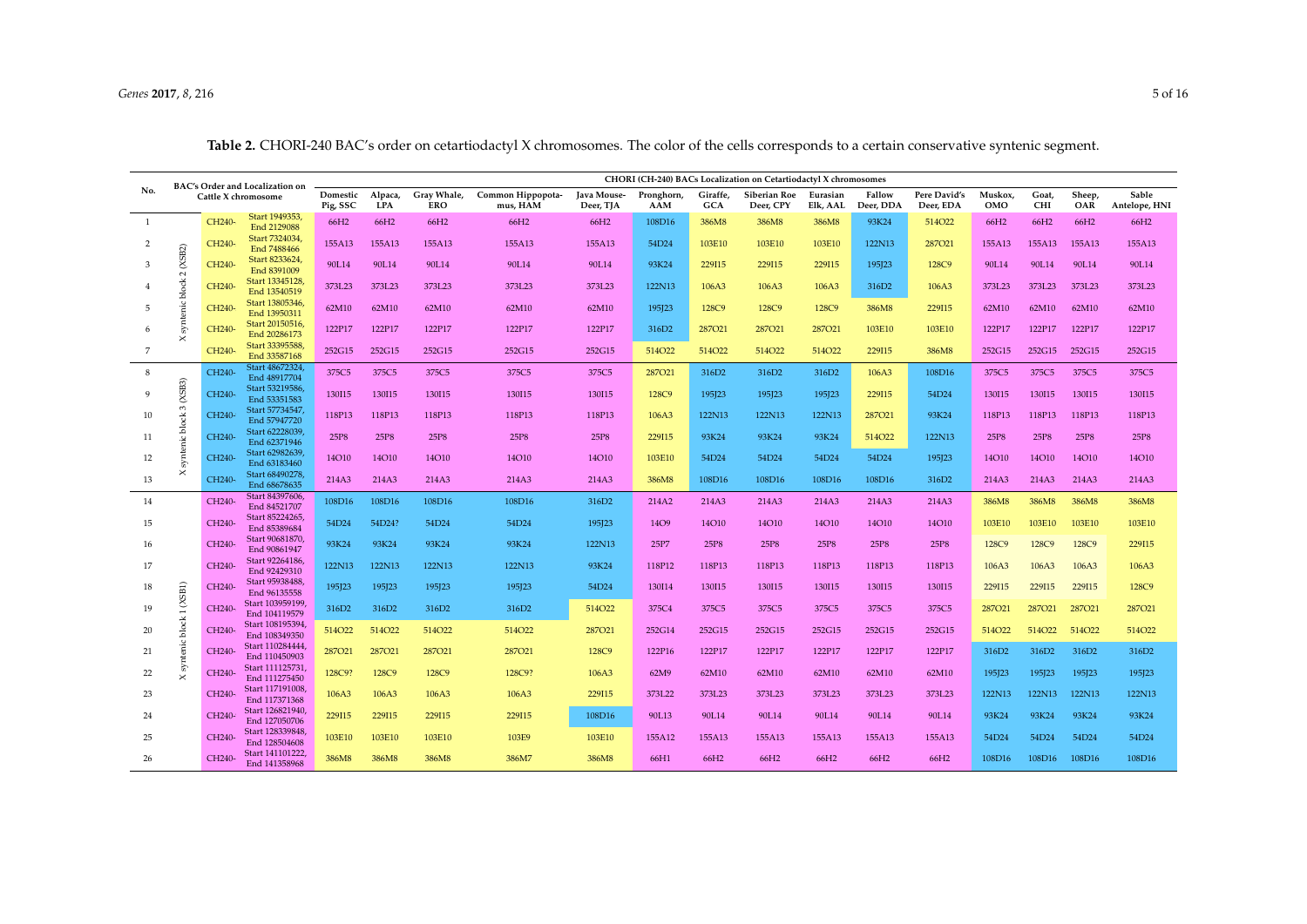#### <span id="page-6-0"></span>**3. Result**

#### *3.1. BACs Localization*

We investigated the X chromosome structure across major branches of Cetartiodactyla represented by 18 species from four non-ruminant (Suidae, Camelidae, Eschrichtiidae (Cetacea), Hippopotamidae) and six ruminant (Tragulidae, Antilocapridae, Giraffidae, Moschidae, Cervidae, and Bovidae) families (Table [1\)](#page-2-0). The order of 26 labeled cattle BAC clones was established on the X chromosomes of each of 18 species by a series of pairwise FISH experiments (Table [2\)](#page-4-0). In total, comparative analyses of BAC orders across 18 species revealed three major chromosomal conservative segments, which were numbered and designated with colors used throughout the paper: X Syntenic Block 1 (13 BACs, XSB1, pink); X Syntenic Block 2 (seven BACs, XSB2, yellow), and; X Syntenic Block 3 (six BACs, XSB3, blue).

#### *3.2. Intrachromosome Rearrangements*

Comparative analysis of the order of BAC on the X chromosomes of 18 species identified three key scenarios that likely took place in the course of the cetartiodactyl X chromosomes' evolution.

- 1. Conservation: no change in the BAC order and no change of the centromere position. We identified a group of four basal cetartiodactyl species (gray whale (ERO), common hippopotamus (HAM), alpaca (LPA), and pig (SSC)) that have an identical order of the BACs and the same relative position of the centromere (located in XSB1).
- 2. Centromere repositioning: conserved BAC order, changes in the centromere position. Centromere repositions have been shown in roe deer, and mouse-deer, resulting in metacentric (Siberian roe deer (CPY)) and acrocentric (Java mouse-deer (TJA)) X chromosomes, respectively. This event took place prior to a formation of some lineage specific ancestral chromosomes (RAX (Ruminant Ancestral X), AAX (Antilopinae Ancestral X), and CEAX (Cervinae Ancestral X)), indicating that centromere repositioning is one of the key rearrangements of the ruminant X: while maintaining a conserved order of the segments there was a displacement of the centromere (Figure [1\)](#page-5-0).
- 3. Inversion: changes in the BAC order. Three kinds of inversions were identified: (A) syntenic block (SB) flip—this inversion reverses the orientation of the whole syntenic block (TJA, AAM, AAX, CEAX); (B) an inversion inside the syntenic block (goat (CHI), muskox (OMO)); (C) the exchange inversion—inversion that involves several BAC clones from two syntenic blocks (TJA, fallow deer (DDA)) (Figure [2\)](#page-6-0).



**Figure 1.** Centromere location (cen, white line) and positions of specific BAC clones (pink and green) on X chromosome of several cetartiodactyl species. Species three-letter codes are listed in Table [1.](#page-2-0)

Taken together, we found that inversions (paracentric and pericentric) and centromere shifts were key rearrangements in the course of X chromosome evolution in Cetartiodactyla. In addition to the described rearrangements, the nucleolar organizing region (containing clusters of 18S and 28S rDNA genes) were localized on the short arm of both X and Y sex chromosomes of the Java mouse-deer (TJA) [\[33\]](#page-13-13).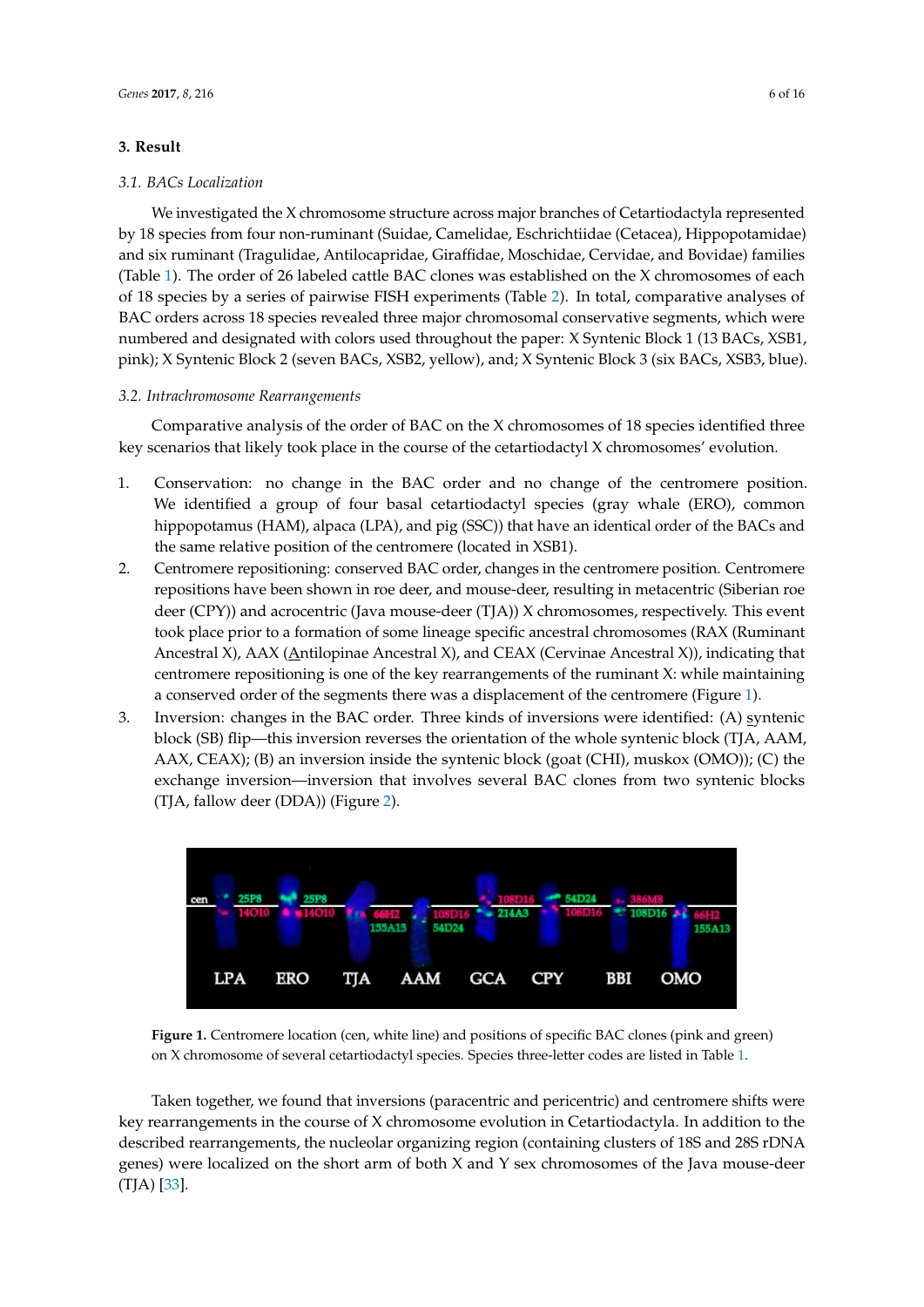

<span id="page-7-0"></span>Figure 2. The scheme of evolutionary transformations of X chromosome in Cetartiodactyla. Chromosome rearrangements were identified by changes in BAC order. Three major conservative segments are designated by different colors: pink—X syntenic block 1; yellow—X syntenic block 2, and; blue—X syntenic block 3. Individual BAC clones are shown with a different color in small colored circles on corresponding conservative segment. Centromere position is indicated by a black circle. The orientation of the conservative segments is indicated by the white arrowhead. Ancestral associations are shown in black rectangle (Cetartiodactyla ancestral X (CAX), Ruminantia ancestral X (RAX), Pecora ancestral X (PAX), Antilopinae ancestral X (AAX), Cervinae ancestral X (CEAX)). CR: centromere reposition. Inv: inversion.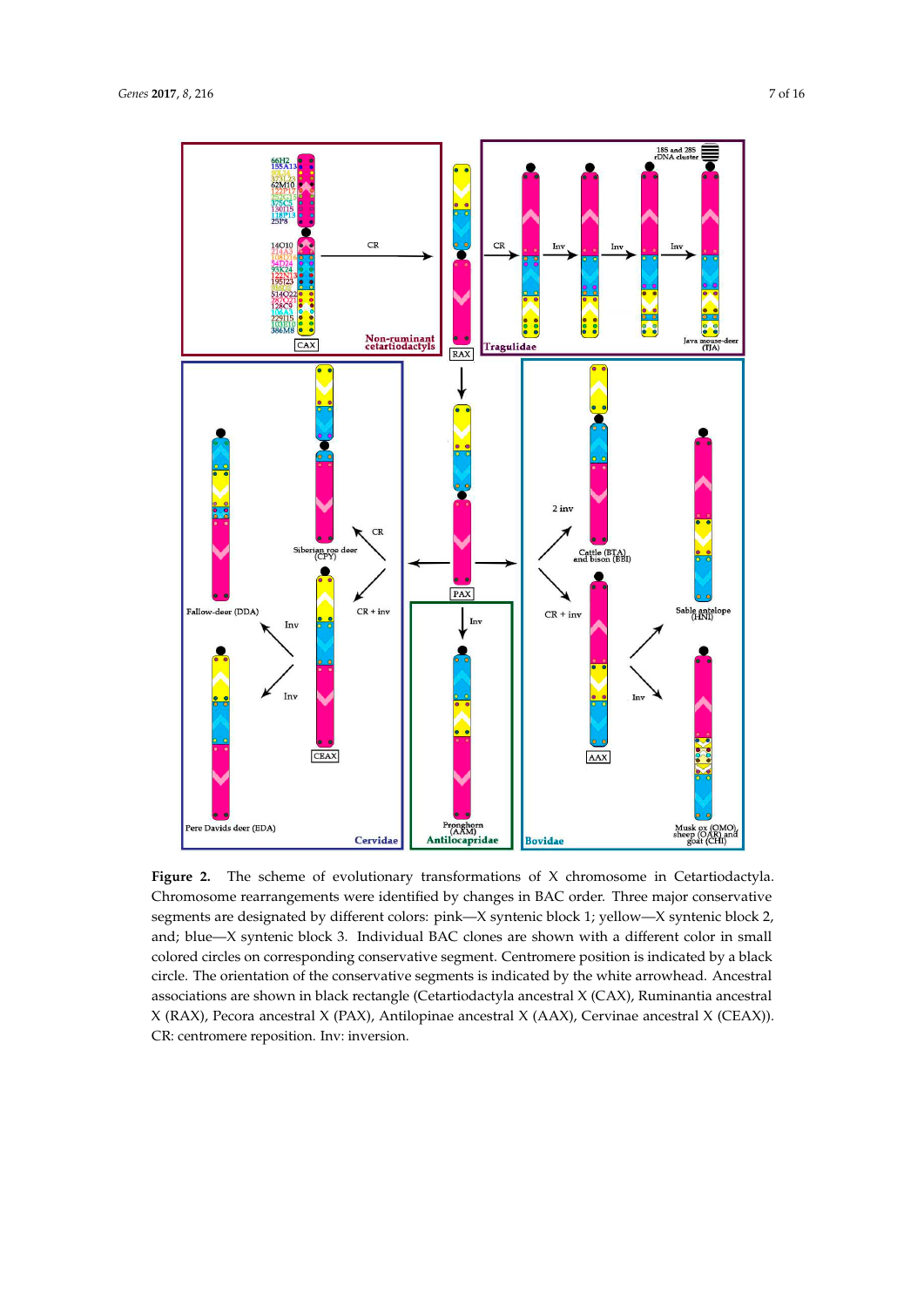|                |                                       |                                  |                                      | Laurasiatheria                   |                                       | Euarchontoglires                 |                                      |                                  |        |                                      |                                 |                                  |
|----------------|---------------------------------------|----------------------------------|--------------------------------------|----------------------------------|---------------------------------------|----------------------------------|--------------------------------------|----------------------------------|--------|--------------------------------------|---------------------------------|----------------------------------|
| No.            | <b>BAC Clones in Cattle</b><br>Genome |                                  | <b>BAC Clones in Sheep</b><br>Genome |                                  | <b>BAC Clones in Horse</b><br>Genome) |                                  | <b>BAC Clones in Human</b><br>Genome |                                  |        | <b>BAC Clones in Mouse</b><br>Genome | <b>BAC Clones in Rat Genome</b> |                                  |
| $\mathbf{1}$   | 514O22                                | Start 1949353                    | 66H2                                 | Start 10045822                   | 66H2                                  | Start 8367618                    | 66H2                                 | Start 12497685                   | 118P13 | Start 7554450                        | 25P8                            | Start 1711095                    |
| $\overline{2}$ | 287021                                | End 2129088<br>Start 7324034     | 155A13                               | End 10306770<br>Start 19299853   | 155A13                                | End 8624882<br>Start 16543677    | 155A13                               | End 12794877<br>Start 22069138   | 62M10  | End 7697987<br>Start 9209615         | 375C5                           | End 1907049<br>Start 4672236     |
|                |                                       | End 7488466<br>Start 8233624     |                                      | End 19464920<br>Start 28630482   |                                       | End 16698622<br>Start 24698243   |                                      | End 22228453<br>Start 31328065   |        | End 9317028<br>Start 10195810        |                                 | End 4863802<br>Start 10936630    |
| 3              | 128C9                                 | End 8391009                      | 373L23                               | End 28810179                     | 373L23                                | End 24857300                     | 373L23                               | End 31509266                     | 122P17 | End 10370080                         | 252G15                          | End 11107682                     |
| $\overline{4}$ | 106A3                                 | Start 13345128<br>End 13540519   | 62M10                                | Start 34891275<br>End 35037294   | 62M10                                 | Start 30220096<br>End 30342071   | 62M10                                | Start 31328065<br>End 31509266   | 252G15 | Start 12644301<br>End 12803364       | 122P17                          | Start 13483272<br>End 14335671   |
| 5              | 229I15                                | Start 13805346<br>End 13950311   | 122P17                               | Start 35738657<br>End 35910824   | 122P17                                | Start 30907267<br>End 31039631   | 122P17                               | Start 38298814<br>End 38458494   | 375C5  | Start 18235010<br>End 18480200       | 62M10                           | Start 14415064<br>End 14541523   |
| 6              | 103E10                                | Start 20150516                   | 252G15                               | Start 37830134                   | 252G15                                | Start 32879937                   | 252G15                               | Start 40611820                   | 25P8   | Start 20507324                       | 118P13                          | Start 15650399                   |
|                |                                       | End 20286173<br>Start 33395588   |                                      | End 37981845<br>Start 41973255   |                                       | End 33007527<br>Start 36512266   |                                      | End 40767797<br>Start 45036869   |        | End 20696050<br>Start 23213727       |                                 | End 15784402<br>Start 22235385   |
| $\overline{7}$ | 386M8                                 | End 33587168                     | 375C5                                | End 42128838                     | 375C5                                 | End 36698919                     | 375C5                                | End 45234319                     | 514O22 | End 23316229                         | 130115                          | End 22435973                     |
| 8              | 108D16                                | Start 48672324<br>End 48917704   | 130115                               | Start 49649383<br>End 49847996   | 25P8                                  | Start 38190847<br>End 38327897   | 25P8                                 | Start 47047149<br>End 47226311   | 287021 | Start 41535889<br>End 41677049       | 66H2                            | Start 27957571<br>End 28439737   |
| 9              | 54D24                                 | Start 53219586                   | 118P13                               | Start 52564228                   | 118P13                                | Start 39580949                   | 118P13                               | Srart 49122932                   | 128C9  | Start 42491010                       | 155A13                          | Start 40510641                   |
|                |                                       | End 53351583<br>Start 57734547   |                                      | End 52727917<br>Start 54170178   |                                       | End 39734268<br>Start 44962739   |                                      | End 49608099<br>Start 53053920   |        | End 42653374<br>Start 47802786       |                                 | End 40710667<br>Start 53052665   |
| 10             | 93K24                                 | End 57947720<br>Start 62228039   | 25P8                                 | End 54331345                     | 130115                                | End 45135718                     | 130115                               | End 53291737                     | 106A3  | End 48012093                         | 373L23                          | End 53277814                     |
| 11             | 122N13                                | End 62371946                     | 14O10                                | Start 59810734<br>End 59977176   | 14O10                                 | Start 52316685<br>End 52471298   | 14O10                                | Start 70333575<br>End 70530493   | 229I15 | Start 48279488<br>End 48451406       | <b>14O10</b>                    | Start 70503930<br>End 70671925   |
| 12             | 195J23                                | Start 62982639<br>End 63183460   | 214A3                                | Start 60702841<br>End 60821565   | 214A3                                 | Start 53269385<br>End 53389760   | 214A3                                | Start 71438703<br>End 71567090   | 103E10 | Start 57106307<br>End 57244888       | 214A3                           | Start 71468323<br>End 71575467   |
| 13             | 316D2                                 | Start 68490278                   | 386M8                                | Start 80094458                   | 108D16                                | Start 76549898                   | 108D16                               | Start 97540872                   | 386M8  | Start 71145260                       | 108D16                          | Start 100451494                  |
|                |                                       | End 68678635<br>Start 84397606   |                                      | End 80283568<br>Start 93391997   |                                       | End 76701833<br>Start 81725518   |                                      | End 97704621<br>Start 103662230  |        | End 71388925<br>Start 84771898       |                                 | End 100747362<br>Start 107378470 |
| 14             | 214A3                                 | End 84521707                     | 103E10                               | End 93531761                     | 93K24                                 | End 81893517                     | 54D24                                | End 103838933                    | 373L23 | End 84970050                         | 93K24                           | End 107552526                    |
| 15             | 14O10                                 | Start 85224265<br>End 85389684   | 287021                               | Start 101734836<br>End 101892691 | 54D24                                 | Start 83362409<br>End 83480210   | 93K24                                | Start 105651553<br>End 105782858 | 14O10  | Start 100669857<br>End 100840304     | 54D24                           | Start 109470944<br>End 109865654 |
| 16             | 25P8                                  | Start 90681870                   | 128C9                                | Start 102635193                  | 122N13                                | Start 86318687                   | 122N13                               | Start 109356460                  | 214A3  | Start 101583273<br>End 101676469     | 122N13                          | Start 113344277                  |
| 17             | 118P13                                | End 90861947<br>Start 92264186   | 106A3                                | End 102791210<br>Start 107701336 | 195J23                                | End 86434114<br>Start 86961327   | 195]23                               | End 109486477<br>Start 110108649 | 108D16 | Start 130409135                      | 195J23                          | End 113475228<br>Start 114041201 |
|                |                                       | End 92429310<br>Start 95938488   |                                      | End 107885819<br>Start 108152302 |                                       | End 87148727<br>Start 89122764   |                                      | End 110310972<br>Start 112670755 |        | End 130602938<br>Start 136717423     |                                 | End 114226114<br>Start 116629155 |
| 18             | 130115                                | End 96135558                     | 229I15                               | End 108300381                    | 316D2                                 | End 89285710                     | 316D2                                | End 112844328                    | 93K24  | End 136874331                        | 316D2                           | End 116812891                    |
| 19             | 375C5                                 | Start 103959199<br>End 104119579 | 514O22                               | Start 111218064<br>End 111402064 | 514O22                                | Start 93641183<br>End 93800197   | 514O22                               | Start 117884744<br>End 118065524 | 54D24  | Start 138738349<br>End 138862889     | 514O22                          | Start 121570459<br>End 121690157 |
| 20             | 252G15                                | Start 108195394                  | 316D2                                | Start 115697759                  | 287021                                | Start 97957842                   | 287021                               | Start 123321223                  | 122N13 | Start 142065201                      | 287021                          | Start 127687918                  |
|                |                                       | End 108349350<br>Start 110284444 |                                      | End 115869258<br>Start 118153613 |                                       | End 98099669<br>Start 98755966   |                                      | End 123489384<br>Start 124334066 |        | End 142200659<br>Start 142770604     |                                 | End 127828202<br>Start 128883616 |
| 21             | 122P17                                | End 110450903                    | 195J23                               | End 118356580<br>Start 118952818 | 128C9                                 | End 98902048<br>Start 102828316  | 128C9                                | End 124491573                    | 195J23 | End 142959710                        | 128C9                           | End 129042712                    |
| 22             | 62M10                                 | Start 111125731<br>End 111275450 | 122N13                               | End 119094106                    | 106A3                                 | End 103004015                    | 106A3                                | Start 129437403<br>End 129628777 | 316D2  | Start 145340226<br>End 145507925     | 106A3                           | Start 134638127<br>End 134841751 |
| 23             | 373L23                                | Start 117191008<br>End 117371368 | 93K24                                | Start 122240643<br>End 122443675 | 229I15                                | Start 103242991<br>End 103384683 | 229I15                               | Start 129926486<br>End 130107731 | 130115 | Start 152167108<br>End 152363913     | 229I15                          | Start 135116351<br>End 135281818 |
| 24             | 155A13                                | Start 128339848                  | 54D24                                | Start 124299513                  | 103E10                                | Start 108619397                  | 103E10                               | Start 136556505                  | 155A13 | Start 157177353                      | 103E10                          | Start 159580103                  |
|                |                                       | End 128504608<br>Start 141101222 |                                      | End 124431515<br>Start 129843594 |                                       | End 108750001<br>Start 119476270 |                                      | End 136681177<br>Start 150502313 |        | End 157384607<br>Start 167378561     |                                 | End 159734497                    |
| 25             | 66H2                                  | End 141358968                    | 108D16                               | End 130091258                    | 386M8                                 | End 119683931                    | 386M8                                | End 150728735                    | 66H2   | End 167730488                        |                                 |                                  |

**Table 3.** CHORI-240 (CH-240) BAC's order on mammalian chromosomes X. Conservative syntenic segments are colored in pink, yellow and blue.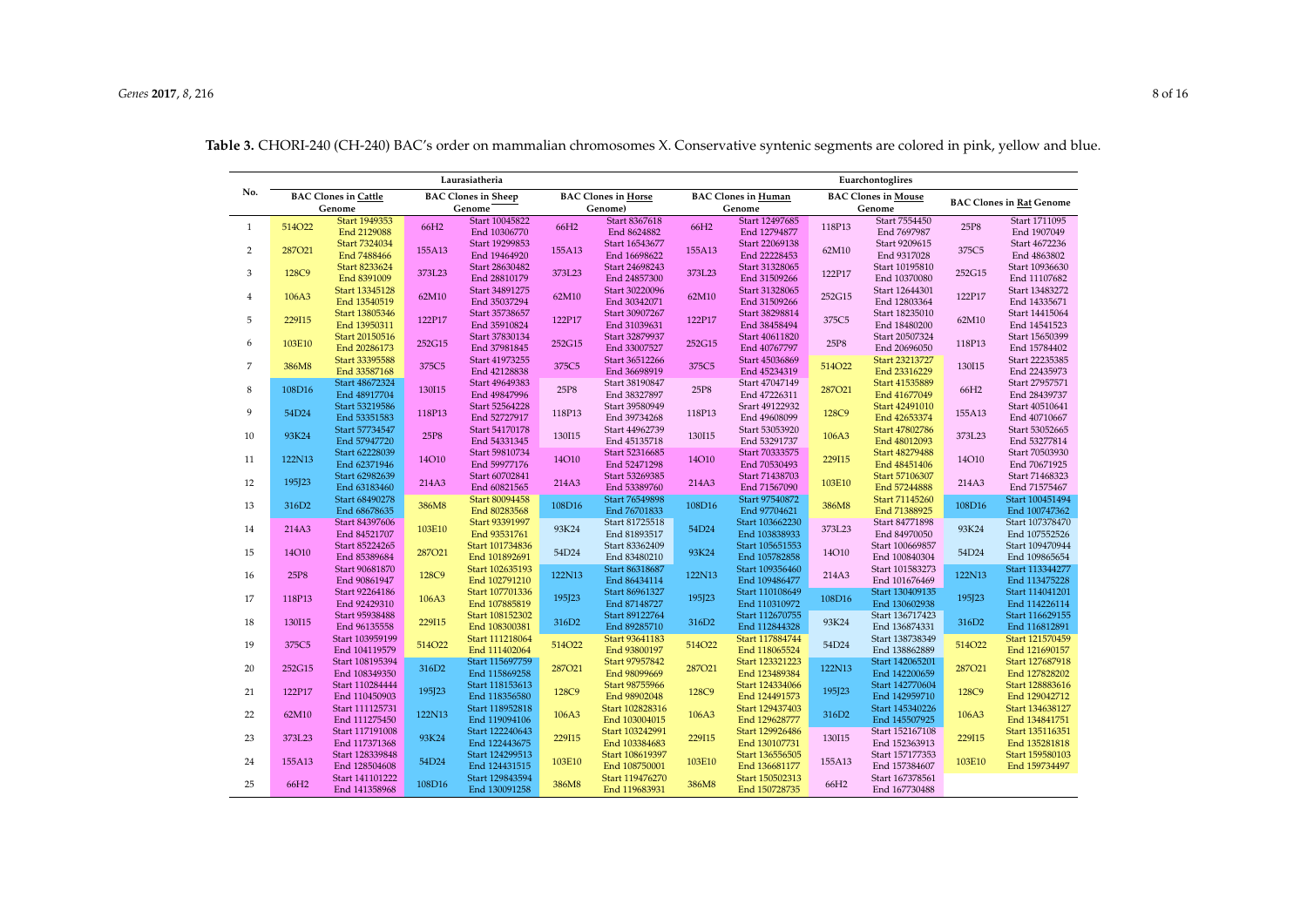#### *3.3. Bioinformatic Analysis of Mammalian X chromosomes*

To evaluate the unique conservation of mammalian X chromosomes [\[3\]](#page-12-2) we calculated the coordinates of 26 BAC clone sequences in four Boreoeutherian non-cetartiodactyl genomes represented by Euarchontoglires: human (Primates); mouse, and rat (Rodentia), and; Laurasiatheria: horse (Perissodactyla). We have observed that three X chromosome syntenic blocks (XSB) found in Cetartiodactyla are conserved in Laurasiatheria and also in Euarchontoglires, indicating common Boreoeutherian structure of the X chromosome. It was previously reported that human, horse, and pig X chromosomes have similar gene order [\[3\]](#page-12-2). In general, this observation was confirmed by liftOver analyses (Table [3\)](#page-7-0). We have identified several small inversions in XSB1 (human, horse) and in XSB2 (horse) in comparison to CAX. Interestingly, XSB1 is the most derived segment outside of Cetartiodactyla, no rearrangements in BACs order in the cetartiodactyl species were detected within this block. According to our data, XSB2 is highly conserved in non-cetartiodactyl species, while in ruminants there are inversions inside of this syntenic block (CHI, OMO, sheep (OAR)) and exchange inversions between XSB2 and XSB3 (TJA and DDA).

<span id="page-9-0"></span>We also aligned the BAC clone sequences to another cetartiodactyl genome, the domestic sheep. We observed the same BAC order as in all analyzed Caprini species except for a small inversion in XSB3. The FISH with relevant BAC clones confirmed the presence of this inversion in the sheep genome.

#### **4. Discussion**

#### *4.1. Ancestral X chromosome*

The phenomenon of X chromosome conservation in eutherian mammals was first proposed by Susumu Ohno and was based solely on its size similarity across a wide range of species [\[1\]](#page-12-0). High similarity in G-banding pattern led to the hypothesis that not only size and gene content [\[34\]](#page-14-0) but also gene order is conserved on the X chromosomes of most eutherian mammals, and this was later confirmed by fine gene mapping  $[3,35-38]$  $[3,35-38]$ . Remarkably, the submetacentric X chromosome morphology defined by the location of the centromere is also largely conserved across mammals. Some slight changes of otherwise conserved X chromosomes were observed in several orders, such as the difference in the distance between homologous genes between human and alpaca [\[39\]](#page-14-3), or a shift in centromere position without a change of the gene order in Afrotheria [\[37\]](#page-14-4). Still, the lack or low level of rearrangements of the X chromosome in comparison to the active exchanges on autosomes during over 150 million years of eutherian evolution represents an interesting phenomenon. Comparative G-banding analysis had identified the classical chromosome X morphology and banding pattern common to most eutherian species [\[2\]](#page-12-1). Similar submetacentric morphology and gene order were also found in non-ruminant cetartiodactyls. A high level of X chromosome conservation was shown in Suinae [\[3,](#page-12-2)[40\]](#page-14-5), Tylopoda [\[41–](#page-14-6)[43\]](#page-14-7), and Cetacea [\[44\]](#page-14-8). Nevertheless, using G-banding analysis [\[4\]](#page-12-3) and high-resolution mapping with BACs [\[25\]](#page-13-5) or region specific probes, [\[12\]](#page-12-7) intrachromosomal rearrangements were uncovered in Ruminantia species. Compared with the previous study, we have expanded the number of BACs to 26 and the species list to 18 in order to define conservative blocks and their orientation, to identify rearrangements across species, and to reconstruct the ancestral cetartiodactyl X chromosome. The analyses of BAC order across major families of Cetartiodactyla revealed three syntenic blocks on the X chromosome that in general correspond to the conserved segments reported by Fröhlich and coauthors [\[25\]](#page-13-5).

Using available FISH and bioinformatic data on the order of cattle BACs in the genomes of different species, we were able to investigate the phenomenon of the conservation of the X chromosome in eutherian mammals represented by four superorders: Laurasiatheria; Euarchontoglires; Afrotheria, and; Xenarthra [\[45\]](#page-14-9). Three conserved syntenic blocks identified here can be traced in Boreoeutherians (Laurasiatheria and Euarchontoglires), and possibly in all eutherians, considering reports on Afrotheria X chromosome conserved gene order [\[37\]](#page-14-4) (Table [2\)](#page-4-0). The eutherian X chromosome ancestral condition (EUX) is represented by a submetacentric chromosome with the centromere located in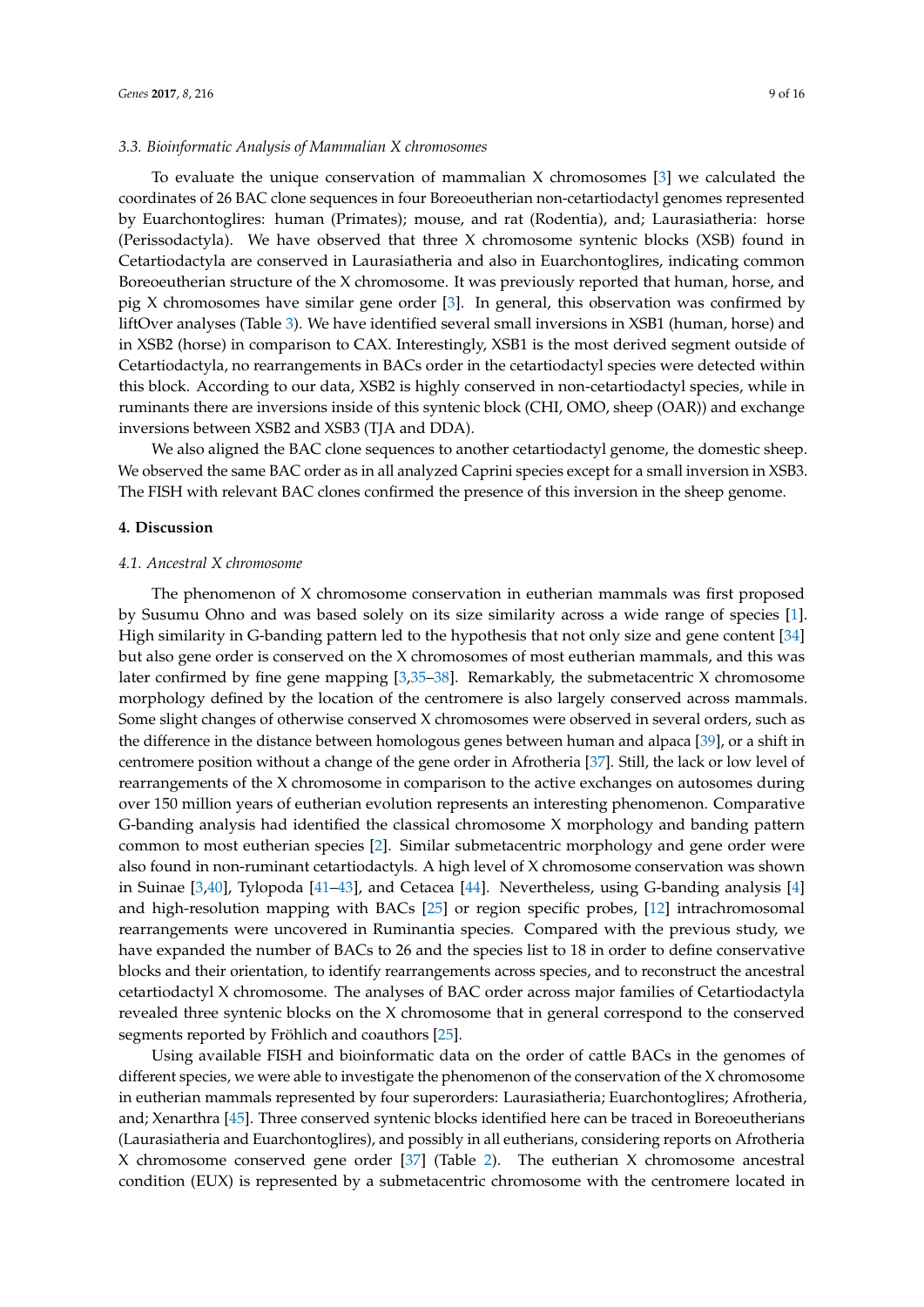XSB1. Bioinformatic analysis in outgroup species shows a common change of BAC order in XSB1 on human and horse X chromosomes. Supposedly, an inversion on EUX had occurred in the ancestor of Cetartiodactyla prior the radiation of this order. This ancestral condition was revealed in all non-ruminant cetartiodactyls and named here Cetartiodactyla Ancestral X (CAX). We confirmed the conservation of the X chromosome in basal branches of Cetartiodactyla. It occurs in Suidae (pig), Camelidae (alpaca), and Cetacea (gray whale) (Table [2](#page-4-0) and Figure [3\)](#page-9-0). Cetacea is a sister taxon to Hippopatamidae and is characterized by extremely conserved karyotypes across the whole infraorder and by uniform X chromosome morphology and banding pattern  $[11,46]$  $[11,46]$ . The Hippopotamidae X chromosome also displays the same morphology and the gene order [\[8](#page-12-9)[,25\]](#page-13-5). However, it should be emphasized that there are some unresolved cases of the X chromosome changes in these basal groups that would require additional investigation, for example, the X chromosome of *Tayassu pecari* (Suinae, Taysuidae) has been changed due to a centromere reposition [\[40\]](#page-14-5).



**Figure 3.** The structure of the Cetartiodactyla X chromosome depicted on the phylogenetic tree of the order (the tree topology from [\[47\]](#page-14-11)) Major conservative segments are shown by yellow, blue, and pink. Centromere positions are designated by a black circle. White arrowheads show the orientation of the conservative segments. Ancestral associations are shown under X chromosomes (Cetartiodactyla ancestral X (CAX), Ruminantia ancestral X (RAX), Pecora ancestral X (PAX), Antilopinae ancestral X (AAX). MMO X chromosome is inverted here relatively to its cytogenetic orientation for presentation purposes [\[8\]](#page-12-9).

#### *4.2. Ancestral Form of Ruminantia-Pecora X-Chromosome*

Contrary to the conservation of the X chromosome in Suidae-Camelidae-Whippomorpha, we found that multiple rearrangements occurred during the radiation of other cetartiodactyl branches. We suggest that in the Ruminantia an ancestral centromere reposition led to changes of the X chromosome morphology from submetacentric to metacentric forming the Ruminantia Ancestral X-chromosome (RAX) (Figures [2](#page-6-0) and [3\)](#page-9-0). Both ancestral forms (CAX and RAX) have same intrachromosomal structure and differ only by centromere position. The RAX form of the X chromosome is also preserved in many basal Pecora branches: Giraffidae (GCA); Moschidae (MMO); and in the Capreolini (AAL) subfamily of Cervidae. Only in the basal Pecoran family Antilocapridae, an inversion turned the ancestral metacentric X chromosome into an acrocentric element (Figure [2\)](#page-6-0). Thus we expect that the Ancestral Ruminant and the Ancestral Pecoran X chromosomes have the same structure: RAX=PAX.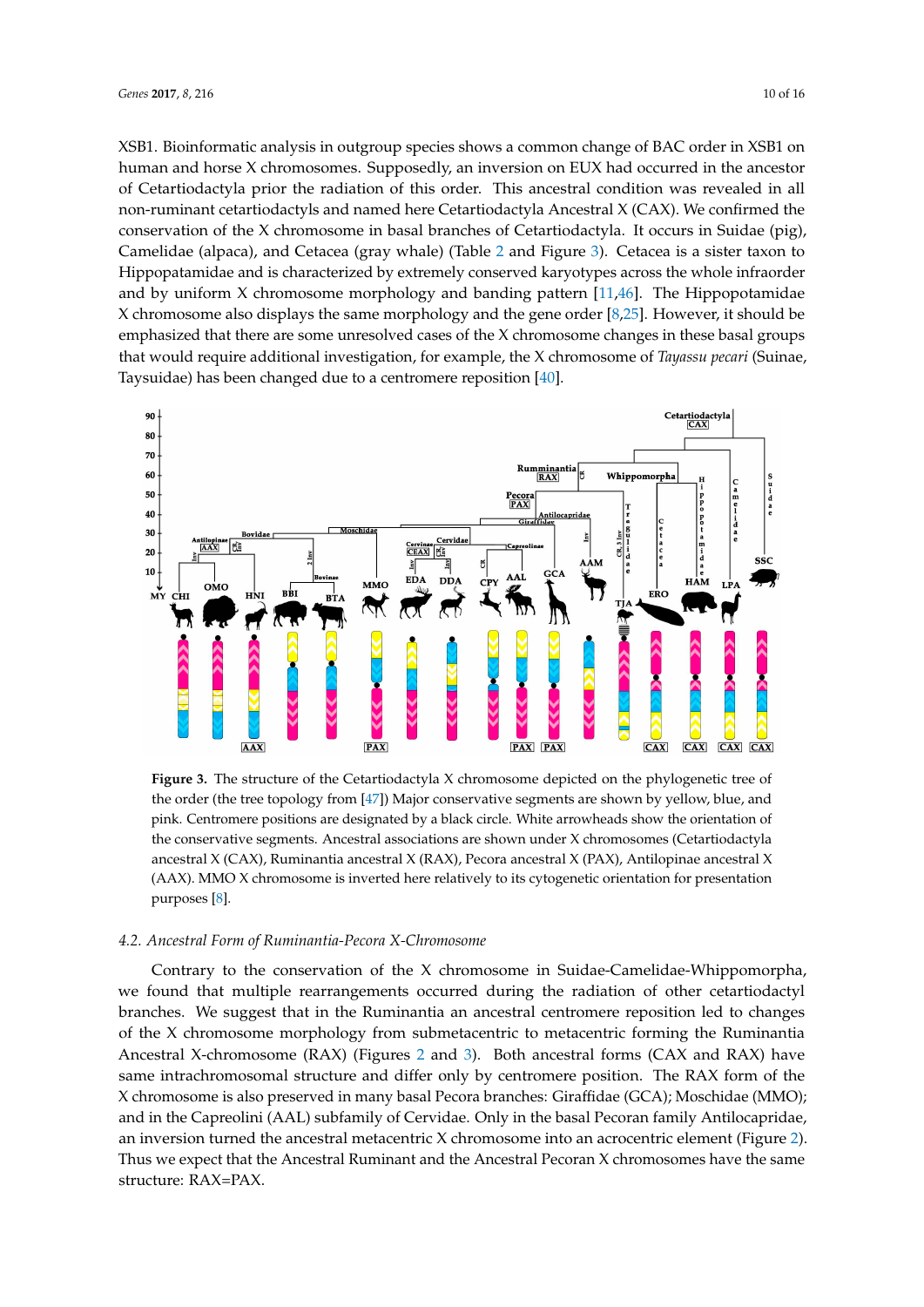In the Tragulidae, the basal and the only non-Pecora ruminant group, we found a major centromere reposition resulted in the formation of an acrocentric X. Also, two kinds of inversions (SB-flip and synteny block exchange) affect syntenic block structure in the Tragulidae. These rearrangements create unique arrangement of the three syntenic blocks in the Java mouse-deer. This arrangement may occur across all tragulids, but requires confirmation in other *Tragulus* species.

#### *4.3. Cervidae*

There is a great variation in X chromosome morphology among cervids. Two cervid subfamilies, Capreolinae and Cervinae, exhibit a notably differing extent of sex chromosome conservation. The only detected rearrangement was a centromere shift in CPY. G-banding pattern comparison of Capreolinae X chromosomes otherwise indicates a uniform metacentric morphology [\[48\]](#page-14-12) and suggests a similar disposition of conservative syntenic blocks.

In contrast, Cervinae is characterized by a variety of rearrangements on the X chromosome: centromere repositioning, SB flips, and many inversions disrupting the XSB2. The Cervinae Ancestral X-chromosome (CEAX) was formed by a centromere reposition and a SB flip of XSB2. Inversions change this ancestral form in EDA by SB flip of XSB3 and in DDA by the splitting of XSB2 (Figure [2\)](#page-6-0). Also in the same subfamily, a translocation of an autosome to the X chromosome was reported in several Muntiacini species  $[7,49-52]$  $[7,49-52]$ . In total, this indicates that the level of X chromosome variation is increased in Cervinae and is caused not only by inversions and centromere repositioning but also by autosome to sex chromosome translocations.

#### *4.4. Bovidae*

The family Bovidae includes two major branches: Bovinae and Antilopinae [\[53\]](#page-14-15). Earlier cytogenetic studies identified two types of morphological diversity of X chromosome in Bovidae: a caprine type (acrocentric, suni type) and a bovine type (submetacentric) [\[12](#page-12-7)[,54\]](#page-14-16). The bovine type of X chromosome was likely formed from the ancestral pecoran X (PAX) by two inversions. This form is retained in cattle (BTA) and American bison (BBI). Cytogenetic data for other studied Bovinae species demonstrated same submetacentric  $X$  chromosome morphology  $[48]$ . There are independent autosome translocations in two branches (Tragelaphini and Bosephalini) altering the bovine type X chromosome [\[12](#page-12-7)[,23](#page-13-4)[,48,](#page-14-12)[55,](#page-15-0)[56\]](#page-15-1). The notable exceptions are the Bubalina lineage, oryx and kudu (Tragelaphilini), whose X chromosomes have acrocentric morphology (designated as eland-type acrocentric based on eland, kudu, and nyala X chromosomes [\[12\]](#page-12-7)).

Centromere reposition and inversion events resulted in the formation of an acrocentric Antilopinae Ancestral X-chromosome (AAX) (Figure [2\)](#page-6-0) from PAX. Therefore the X of the sable antelope (HNI) could likely represent an ancestral form for all Antilopinae. Moreover, comparative analyses based on published karyotypes supports the theory that the X chromosome in antelopes is largely conserved, retaining the same morphology and banding pattern [\[48,](#page-14-12)[57\]](#page-15-2). The exceptions are autosome to X chromosome translocations found in several Antilopini species [\[48](#page-14-12)[,58\]](#page-15-3). In the Caprini lineage there is an additional inversion within the XSB3 (OMO, CHI, OAR). The bioinformatic and FISH analyses of X chromosome of OAR indicated that the inversion between 128C9 and 229I15 is an apomorphic phylogenetic marker for Caprini.

#### *4.5. X chromosome Rearrangements*

All X chromosome rearrangements discovered here are in agreement with the current phylogenetic tree (Figure [3\)](#page-9-0), and some of them could be used as cytogenetic markers for different Cetartiodactyla groups. Therefore, we suggest that our BAC clone set can serve as a precise instrument for a further search for cytogenetic X chromosome markers in Bovidae. The independent autosome to sex chromosome translocations that occurred in several Bovidae and Cervidae branches require special attention because they increase the previously identified rapid rate of evolution of the structure of the cetartiodactyl X chromosome [\[7](#page-12-11)[,12](#page-12-7)[,49–](#page-14-13)[52](#page-14-14)[,55](#page-15-0)[,56\]](#page-15-1).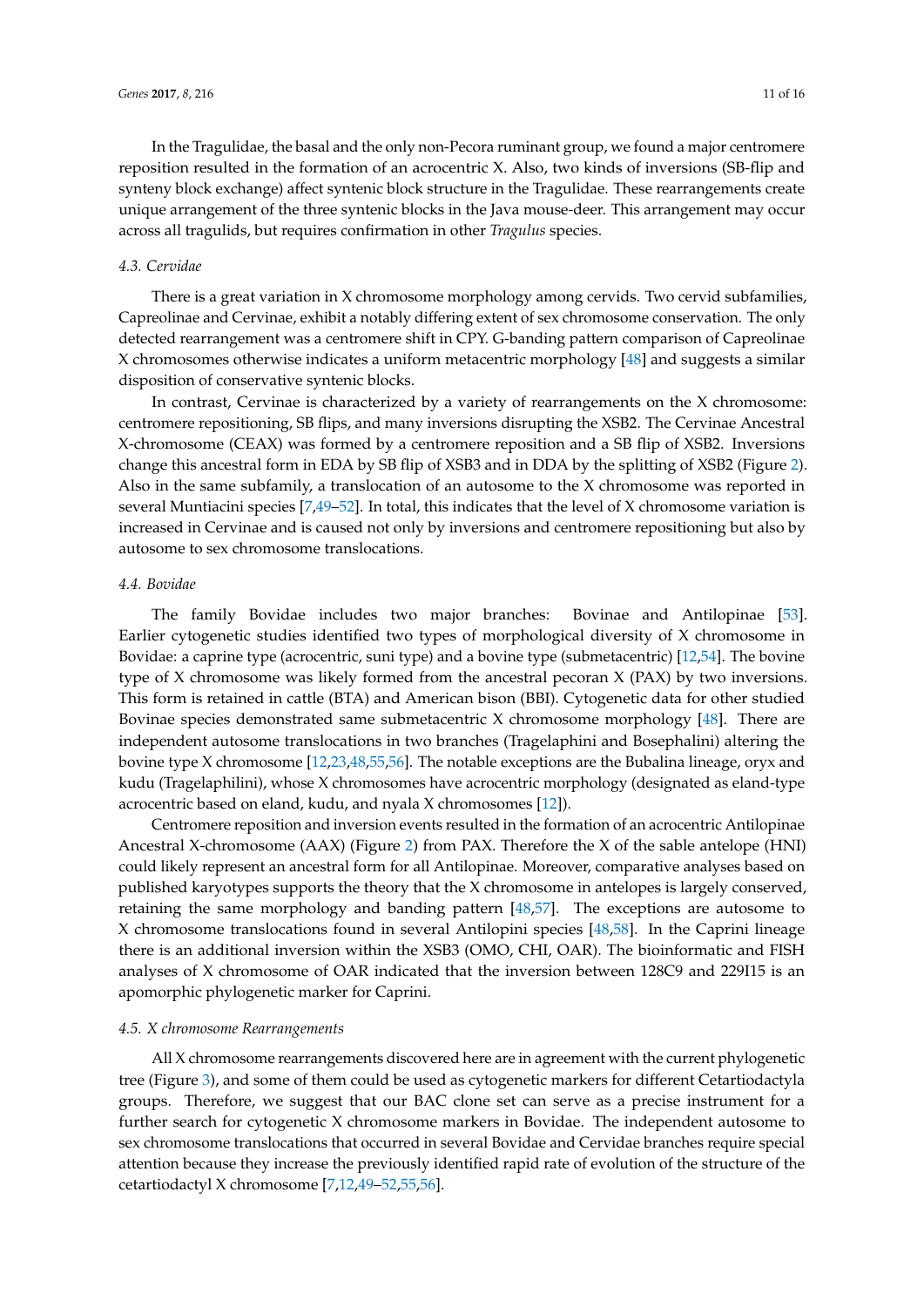The BAC clones that mark the borders of three conserved segments delineate regions of frequent chromosome rearrangements in cetartiodactyl X, indicating a breakpoint reuse phenomenon [\[59\]](#page-15-4). Several BAC clones were involved at least twice in the intrachromosomal rearrangements found here, suggesting breakpoint reuse: 108D16 and 214A3; 514O22 and 316D2; 229I15 and 103E10. We found that the regions surroundings these BACs in the cattle genome are often gene sparse. It was previously shown that chromosomal regions with evolutionary breakpoint in amniotes are enriched for structural variations (segmental duplications, copy number variants, and indels), retrotransposons, zinc finger genes, and single nucleotide polymorphisms [\[60\]](#page-15-5). Further investigation is required to find precise points of evolutionary chromosome breakage on the Cetatiodactyla X and to define common genomic features underlying chromosome rearrangements.

<span id="page-12-0"></span>Another mammalian order characterized by the increased rate of X chromosome evolution is Rodentia. Heterochromatin expansion, amplification of tandem repeats, inversions [\[61\]](#page-15-6), centromere reposition [\[62\]](#page-15-7), and autosome to sex chromosome translocations [\[63\]](#page-15-8) were shown to be involved in rearrangements of X chromosome in rodents. Comparative chromosomal analysis of X chromosomes was performed by microdissection in the *Microtus* genus. Rubtsov with coauthors postulated that intrachromosomal rearrangements are associated with large clusters of intrachromosomal duplications and/or repeated DNA sequences which were present in ancestral species but have subsequently disappeared during evolution [\[61\]](#page-15-6). We hypothesize that similar processes were involved in evolution of X chromosome in Ruminantia. Some genomic events possibly took place in the ruminant ancestor that launched multiple chromosomal rearrangements of the conservative eutherian X chromosome. Insertions of mobile repetitive elements such as long and short interspersed nuclear elements (LINE and SINE were probably involved in synteny breaks on this sex chromosome [\[64\]](#page-15-9). It is possible that this transforming genomic event had happend in or around the XSB2 area which demonstrates highest rate of inversions in Ruminantia.

<span id="page-12-11"></span><span id="page-12-5"></span><span id="page-12-4"></span><span id="page-12-3"></span><span id="page-12-2"></span><span id="page-12-1"></span>In total, nine paracentric, two pericentric inversions, and five centromere reposition events have been revealed in Cetartyodactyla X chromosome evolution based on the analysis of 18 species. The eutherian and cetartiodactyl ancestral X differ only by one small inversion; one additional rearrangement is proposed to derive the Ruminantia ancestral X (RAX). Most other identified rearrangements happend during the remaining 55 million years of ruminant's radiation. The cow X chromosome was formed by at least two rearrangements that distinguish it from PAX, corresponding to a rate of rearrangements of approximately 1 per 15 million years. This is comparable to 1 rearrangement per 10 million years postulated for autosomal evolution among most mammalian orders found by chromosome painting [\[65\]](#page-15-10). These findings are consistent with the rate of X chromosome evolution in Ruminantia being at least twice as high as in X chromosomes of average eutherian mammalian group.

#### <span id="page-12-9"></span>**5. Conclusions**

<span id="page-12-10"></span><span id="page-12-8"></span><span id="page-12-7"></span><span id="page-12-6"></span>High-resolution X chromosome maps of cetartiodactyl species provide unique information about evolution of intrachromosomal rearrangements. Three conserved syntenic blocks have been identified. We postulate that inversions and centromere repositioning were two key types of rearrangements in course of cetartiodactyl X chromosome evolution. The detailed analysis of the BAC order across multiple species by FISH mapping and bioinformatic analysis allowed the reconstruction of a putative cetartiodactyl ancestral X chromosome. The basal cetartiodactyl group of non-ruminants (pigs, camels, whales, and hippos) share this metacentric ancestral type of X chromosome. The submetacentric ancestral Ruminantia X chromosome was likely formed by simple centromere shift but it retained the ancestral intrachromosomal structure. Currently observed X chromosome morphological variation was formed by inversions and centromere repositioning during 55 million years of ruminant evolution. Chromosome rearrangements supporting the taxonomic status of ruminant families and subfamilies were found by mapping 26 BAC clones specific to the X chromosome. The rate of X-specific rearrangements in Ruminantia significantly exceeds that among eutherian mammals.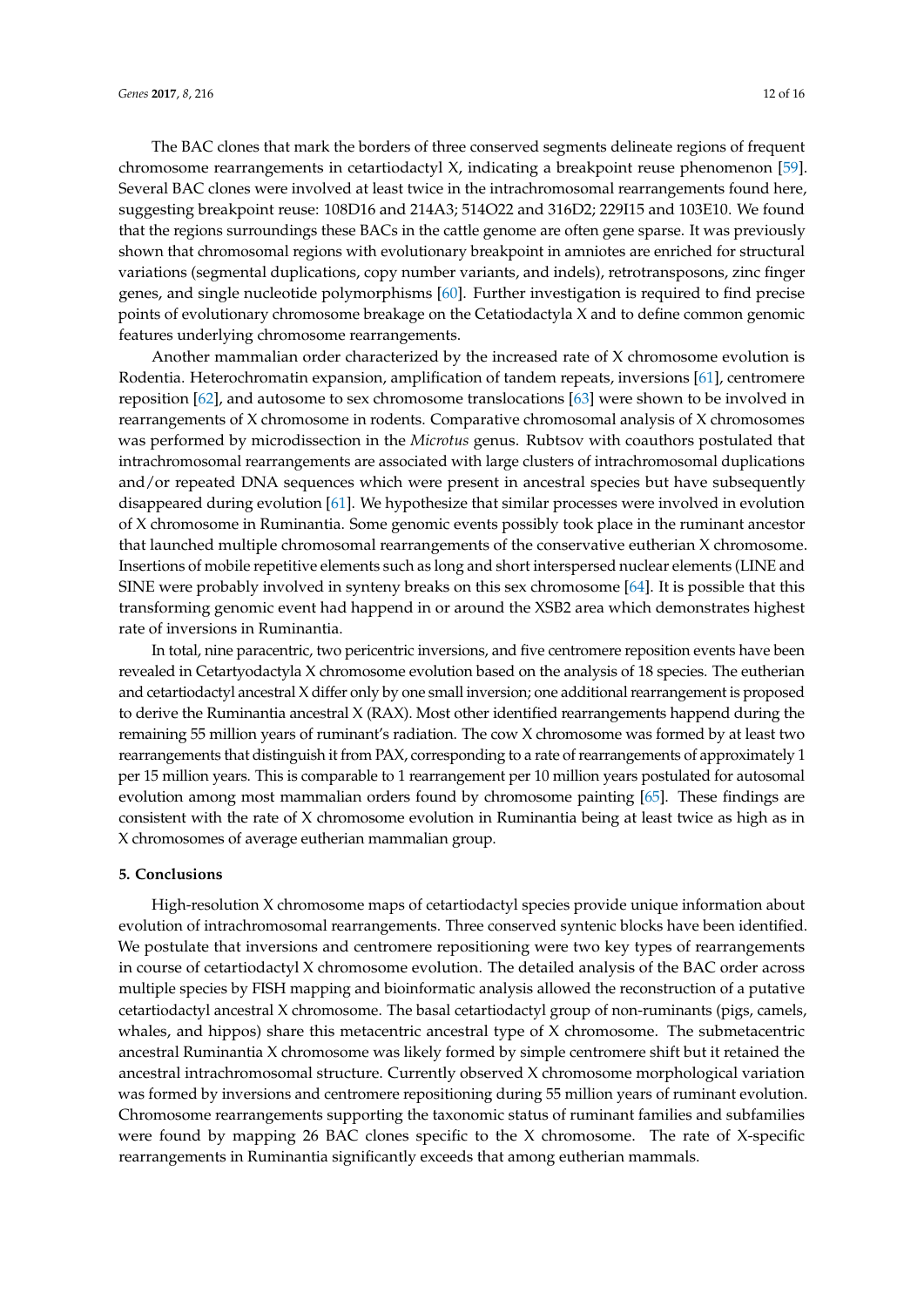<span id="page-13-0"></span>**Acknowledgments:** The work was supported by the Russian Science Foundation (RSF, 16-14-10009). Animal silhouettes were sourced from [https://pixabay.com.](https://pixabay.com) Preliminary BAC selection and preparation was supported by the United States Department of Agriculture Federal Hatch Project (grant number 538922) and the Biotechnology and Biological Sciences Research Council grants BB/K008226/1 and BB/J010170/1 (to D.M.L). We kindly acknowledge Mary Thompson for establishing cell lines in the Laboratory of Genomic Diversity, NCI-Frederick, MD, USA and Marlys Houck, Julie Fronczek, and Suellen Charter for establishing cell cultures at the San Diego Zoo Institute for Conservation Research's Frozen Zoo. We would like to acknowledge Director of Catoctin Wildlife Preserve and Zoo Richard Hahn. We would like to deeply acknowledge D. Yudkin (IMCB SB RAS), N. Mamaev and E.r Kirillin (Institute of Biological Problems of Cryolithozone SB RAS) for providing muskox sample, A. Sharshov for providing Siberian musk deer and Siberian roe deer samples, G.G. Boeskorov for providing moose sample. We acknowledge P. Dementieva for preparing Siberian roe deer cell line.

<span id="page-13-2"></span><span id="page-13-1"></span>**Author Contributions:** A.G. and A.K. conceived and designed the experiments; A.K., A.M., M.F., D.L. performed BAC clone selection; A.K., J.J., D.L. provide BAC clone material, A.P. performed the experiments and analyzed the data; A.P., A.M. performed bioinformatics analysis; P.P., V.B., O.R., S.O. provided cell lines, M.R., J.B. provided samples, A.P., N.L., P.P., A.K., V.B. prepared suspensions of metaphase chromosome, A.P. wrote the paper. All authors read and approved the final paper.

**Conflicts of Interest:** The authors declare no conflict of interest.

#### **References**

- 1. Ohno, S.; Beçak, W.; Beçak, M.L. X-autosome ratio and the behavior pattern of individual X-chromosomes in placental mammals. *Chromosoma* **1964**, *15*, 14–30. [\[CrossRef\]](http://dx.doi.org/10.1007/BF00326912) [\[PubMed\]](http://www.ncbi.nlm.nih.gov/pubmed/14171167)
- 2. Pathak, S.; Stock, A.D. The X chromosomes of mammals: karyological homology as revealed by banding techniques. *Genetics* **1974**, *78*, 703–714. [\[PubMed\]](http://www.ncbi.nlm.nih.gov/pubmed/4141315)
- 3. Murphy, W.J.; Larkin, D.M.; Everts-Van Der Wind, A.; Bourque, G.; Tesler, G.; Auvil, L.; Beever, J.E.; Chowdhary, B.P.; Galibert, F.; Gatzke, L.; et al. Dynamics of mammalian chromosome evolution inferred from multispecies comparative maps. *Science* **2005**, *309*, 613–617. [\[CrossRef\]](http://dx.doi.org/10.1126/science.1111387) [\[PubMed\]](http://www.ncbi.nlm.nih.gov/pubmed/16040707)
- <span id="page-13-3"></span>4. Graphodatsky, A.S. Conserved and variable elements of mammalian chromosomes. *Cytogenet. Anim.* **1989**, 95–124.
- <span id="page-13-4"></span>5. Ferguson-Smith, M.A. History and evolution of cytogenetics. *Mol. Cytogenet.* **2015**, *8*, 19. [\[CrossRef\]](http://dx.doi.org/10.1186/s13039-015-0125-8) [\[PubMed\]](http://www.ncbi.nlm.nih.gov/pubmed/25810762)
- 6. Lee, C.; Griffin, D.K.; O'Brien, P.C.M.; Yang, F.; Lin, C.C.; Ferguson-Smith, M.A. Defining the anatomy of the Rangifer tarandus sex chromosomes. *Chromosoma* **1998**, *107*, 61–69. [\[CrossRef\]](http://dx.doi.org/10.1007/s004120050281) [\[PubMed\]](http://www.ncbi.nlm.nih.gov/pubmed/9567201)
- 7. Huang, L.; Chi, J.; Nie, W.; Wang, J.; Yang, F. Phylogenomics of several deer species revealed by comparative chromosome painting with Chinese muntjac paints. *Genetica* **2006**, *127*, 25–33. [\[CrossRef\]](http://dx.doi.org/10.1007/s10709-005-2449-5) [\[PubMed\]](http://www.ncbi.nlm.nih.gov/pubmed/16850210)
- <span id="page-13-5"></span>8. Kulemzina, A.I.; Trifonov, V.A.; Perelman, P.L.; Rubtsova, N.V.; Volobuev, V.; Ferguson-Smith, M.A.; Stanyon, R.; Yang, F.; Graphodatsky, A.S. Cross-species chromosome painting in Cetartiodactyla: Reconstructing the karyotype evolution in key phylogenetic lineages. *Chromosome Res.* **2009**, *17*, 419–436. [\[CrossRef\]](http://dx.doi.org/10.1007/s10577-009-9032-3) [\[PubMed\]](http://www.ncbi.nlm.nih.gov/pubmed/19350402)
- <span id="page-13-6"></span>9. Kulemzina, A.I.; Yang, F.; Trifonov, V.A.; Ryder, O.A.; Ferguson-Smith, M.A.; Graphodatsky, A.S. Chromosome painting in Tragulidae facilitates the reconstruction of Ruminantia ancestral karyotype. *Chromosome Res.* **2011**, *19*, 531. [\[CrossRef\]](http://dx.doi.org/10.1007/s10577-011-9201-z) [\[PubMed\]](http://www.ncbi.nlm.nih.gov/pubmed/21445689)
- <span id="page-13-8"></span><span id="page-13-7"></span>10. Kulemzina, A.I.; Perelman, P.L.; Grafodatskaya, D.A.; Nguyen, T.T.; Thompson, M.; Roelke-Parker, M.E.; Graphodatsky, A.S. Comparative chromosome painting of pronghorn (*Antilocapra americana*) and saola (Pseudoryx nghetinhensis) karyotypes with human and dromedary camel probes. *BMC Genet.* **2014**, *15*, 68. [\[CrossRef\]](http://dx.doi.org/10.1186/1471-2156-15-68) [\[PubMed\]](http://www.ncbi.nlm.nih.gov/pubmed/24923361)
- <span id="page-13-10"></span><span id="page-13-9"></span>11. Kulemzina, A.I.; Proskuryakova, A.A.; Beklemisheva, V.R.; Lemskaya, N.A.; Perelman, P.L.; Graphodatsky, A.S. Comparative Chromosome Map and Heterochromatin Features of the Gray Whale Karyotype (Cetacea). *Cytogenet. Genome Res.* **2016**, *148*, 25–34. [\[CrossRef\]](http://dx.doi.org/10.1159/000445459) [\[PubMed\]](http://www.ncbi.nlm.nih.gov/pubmed/27088853)
- <span id="page-13-11"></span>12. Robinson, T.J.; Harrison, W.R.; Ponce de Leon, F.A.; Davis, S.K.; Elder, F.F.B. A molecular cytogenetic analysis of X chromosome repatterning in the Bovidae: transpositions, inversions, and phylogenetic inference. *Cytogenet. Genome Res.* **1998**, *80*, 179–184. [\[CrossRef\]](http://dx.doi.org/10.1159/000014976)
- <span id="page-13-13"></span><span id="page-13-12"></span>13. Rubes, J.; Musilova, P.; Kopecna, O.; Kubickova, S.; Cernohorska, H.; Kulemsina, A.I. Comparative molecular cytogenetics in Cetartiodactyla. *Cytogenet. Genome Res.* **2012**, *137*, 194–207. [\[CrossRef\]](http://dx.doi.org/10.1159/000338932) [\[PubMed\]](http://www.ncbi.nlm.nih.gov/pubmed/22627059)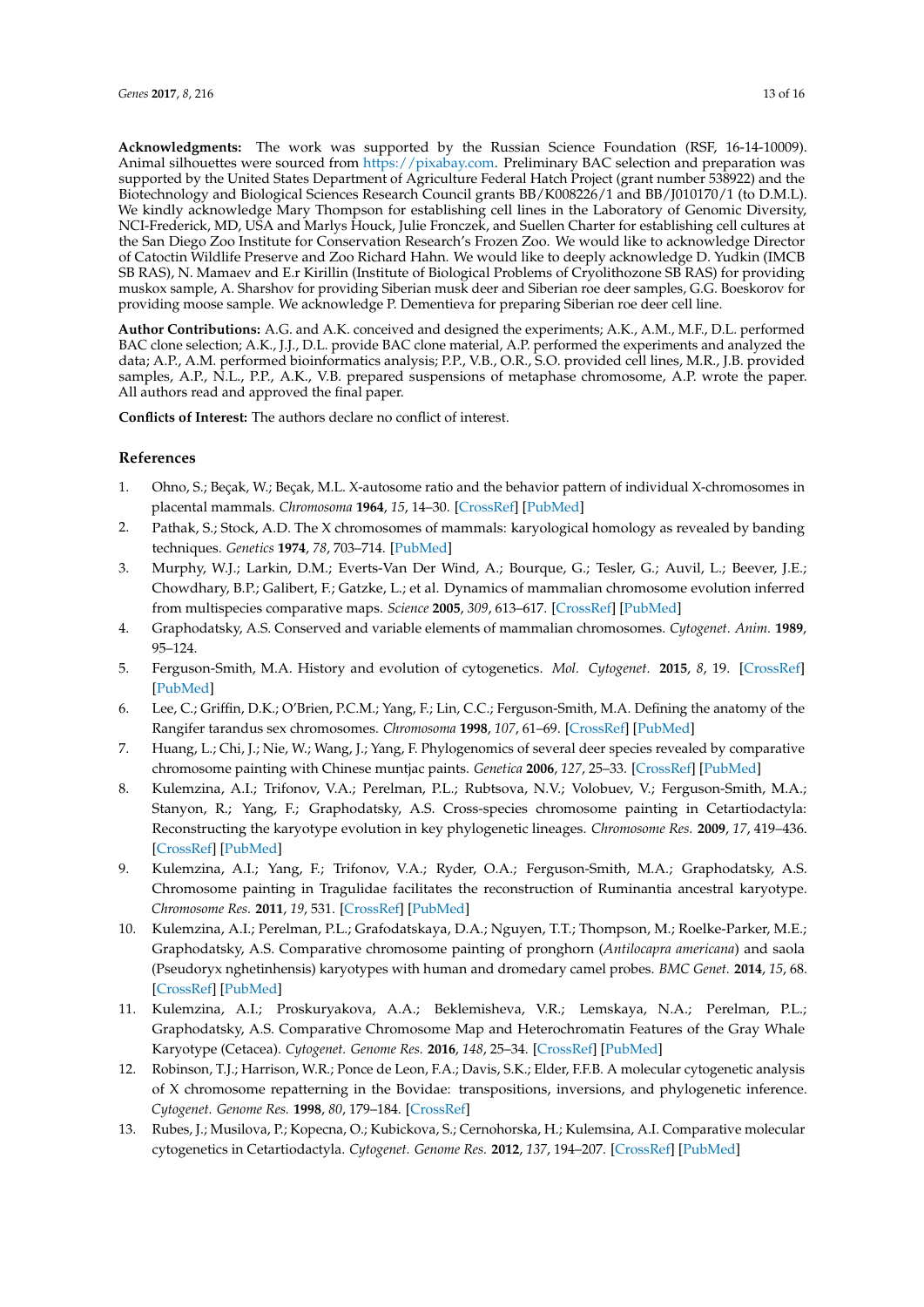- <span id="page-14-0"></span>14. Stanyon, R.; Archidiacono, N.; Rocchi, M. Comparative Primate Molecular Cytogenetics: Revealing Ancestral Genomes, Marker Order, and Evolutionary New Centromeres. In *Post-Genome Biology of Primates*; Hirai, H., Imai, H., Go, Y., Eds.; Springer: Tokyo, Japan, 2012; pp. 193–216. ISBN 978-4-431-54010-6.
- <span id="page-14-1"></span>15. Chiatante, G.; Capozzi, O.; Svartman, M.; Perelman, P.; Centrone, L.; Romanenko, S.S.; Ishida, T.; Valeri, M.; Roelke-Parker, M.E.; Stanyon, R. Centromere repositioning explains fundamental number variability in the New World monkey genus Saimiri. *Chromosoma* **2016**, 1–11. [\[CrossRef\]](http://dx.doi.org/10.1007/s00412-016-0619-0) [\[PubMed\]](http://www.ncbi.nlm.nih.gov/pubmed/27834006)
- 16. Trifonov, V.A.; Kosyakova, N.; Romanenko, S.A.; Stanyon, R.; Graphodatsky, A.S.; Liehr, T. New insights into the karyotypic evolution in muroid rodents revealed by multicolor banding applying murine probes. *Chromosome Res.* **2010**, *18*, 265–275. [\[CrossRef\]](http://dx.doi.org/10.1007/s10577-010-9110-6) [\[PubMed\]](http://www.ncbi.nlm.nih.gov/pubmed/20127166)
- <span id="page-14-4"></span>17. Trifonov, V.A.; Musilova, P.; Kulemsina, A.I. Chromosome evolution in Perissodactyla. *Cytogenet. Genome Res.* **2012**, *137*, 208–217. [\[CrossRef\]](http://dx.doi.org/10.1159/000339900) [\[PubMed\]](http://www.ncbi.nlm.nih.gov/pubmed/22813844)
- <span id="page-14-2"></span>18. Hassanane, M.S.; Chaudhary, R.; Chowdhary, B.P. Microdissected bovine X chromosome segment delineates homoeologous chromosomal regions in sheep, goat and buffalo. *Chromosome Res.* **1998**, *6*, 213–217. [\[CrossRef\]](http://dx.doi.org/10.1023/A:1009263718667) [\[PubMed\]](http://www.ncbi.nlm.nih.gov/pubmed/9609665)
- <span id="page-14-3"></span>19. Piumi, F.; Schibler, L.; Vaiman, D.; Oustry, A.; Cribiu, E.P. Comparative cytogenetic mapping reveals chromosome rearrangements between the X chromosomes of two closely related mammalian species (cattle and goats). *Cytogenet. Genome Res.* **1998**, *81*, 36–41. [\[CrossRef\]](http://dx.doi.org/10.1159/000015004)
- <span id="page-14-5"></span>20. Iannuzzi, L.; Di Meo, G.P.; Perucatti, A.; Incarnato, D.; Schibler, L.; Cribiu, E.P. Comparative FISH mapping of bovid X chromosomes reveals homologies and divergences between the subfamilies Bovinae and Caprinae. *Cytogenet. Genome Res.* **2000**, *89*, 171–176. [\[CrossRef\]](http://dx.doi.org/10.1159/000015607)
- <span id="page-14-6"></span>21. Iannuzzi, L.; King, W.A.; Di Berardino, D. Chromosome evolution in domestic bovids as revealed by chromosome banding and FISH-mapping techniques. *Cytogenet. Genome Res.* **2009**, *126*, 49–62. [\[CrossRef\]](http://dx.doi.org/10.1159/000245906) [\[PubMed\]](http://www.ncbi.nlm.nih.gov/pubmed/20016156)
- <span id="page-14-7"></span>22. Perucatti, A.; Genualdo, V.; Iannuzzi, A.; Rebl, A.; Di Berardino, D.; Goldammer, T.; Iannuzzi, L. Advanced comparative cytogenetic analysis of X chromosomes in river buffalo, cattle, sheep, and human. *Chromosome Res.* **2012**, *20*, 413–425. [\[CrossRef\]](http://dx.doi.org/10.1007/s10577-012-9285-0) [\[PubMed\]](http://www.ncbi.nlm.nih.gov/pubmed/22669522)
- <span id="page-14-9"></span><span id="page-14-8"></span>23. Gallagher, D.S.; Davis, S.K.; De Donato, M.; Burzlaff, J.D.; Womack, J.E.; Taylor, J.F.; Kumamoto, A.T. A Molecular Cytogenetic Analysis of the Tribe Bovini (Artiodactyla: Bovidae: Bovinae) with an Emphasis on Sex Chromosome Morphology and NOR Distribution. *Chromosome Res.* **1999**, *7*, 481–492. [\[CrossRef\]](http://dx.doi.org/10.1023/A:1009254014526) [\[PubMed\]](http://www.ncbi.nlm.nih.gov/pubmed/10560971)
- <span id="page-14-11"></span><span id="page-14-10"></span>24. Cernohorska, H.; Kubickova, S.; Kopecna, O.; Kulemzina, A.I.; Perelman, P.L.; Elder, F.F.; Robinson, T.J.; Graphodatsky, A.S.; Rubes, J. Molecular cytogenetic insights to the phylogenetic affinities of the giraffe (*Giraffa camelopardalis*) and pronghorn (*Antilocapra americana*). *Chromosome Res.* **2013**, *21*, 447–460. [\[CrossRef\]](http://dx.doi.org/10.1007/s10577-013-9361-0) [\[PubMed\]](http://www.ncbi.nlm.nih.gov/pubmed/23896647)
- 25. Fröhlich, J.; Kubickova, S.; Musilova, P.; Cernohorska, H.; Muskova, H.; Rubes, J. A Comparative Study of Pygmy Hippopotamus (*Choeropsis liberiensis*) Karyotype by Cross-Species Chromosome Painting. *J. Mamm. Evol.* **2016**, 1–10. [\[CrossRef\]](http://dx.doi.org/10.1007/s10914-016-9358-5)
- <span id="page-14-13"></span><span id="page-14-12"></span>26. Yang, F.; Graphodatsky, A.S. Animal probes and ZOO-FISH. In *Fluorescence in Situ Hybridization (FISH)*; Liehr, T., Ed.; Springer: Berlin, Germany, 2017; pp. 323–346.
- 27. Seabright, M. A rapid banding technique for human chromosomes. *Lancet* **1971**, *2*, 971–972. [\[CrossRef\]](http://dx.doi.org/10.1016/S0140-6736(71)90287-X)
- 28. Kent, W.J.; Sugnet, C.W.; Furey, T.S.; Roskin, K.M.; Pringle, T.H.; Zahler, A.M.; Haussler, D. The human genome browser at UCSC. *Genome Res.* **2002**, *12*, 996–1006. [\[CrossRef\]](http://dx.doi.org/10.1101/gr.229102) [\[PubMed\]](http://www.ncbi.nlm.nih.gov/pubmed/12045153)
- 29. Karolchik, D.; Hinrichs, A.S.; Furey, T.S.; Roskin, K.M.; Sugnet, C.W.; Haussler, D.; Kent, W.J. The UCSC Table Browser data retrieval tool. *Nucleic Acids Res.* **2004**, *32*, D493–D496. [\[CrossRef\]](http://dx.doi.org/10.1093/nar/gkh103) [\[PubMed\]](http://www.ncbi.nlm.nih.gov/pubmed/14681465)
- 30. Pollard, K.S.; Hubisz, M.J.; Rosenbloom, K.R.; Siepel, A. Detection of nonneutral substitution rates on mammalian phylogenies. *Genome Res.* **2010**, *20*, 110–121. [\[CrossRef\]](http://dx.doi.org/10.1101/gr.097857.109) [\[PubMed\]](http://www.ncbi.nlm.nih.gov/pubmed/19858363)
- <span id="page-14-14"></span>31. Siepel, A.; Bejerano, G.; Pedersen, J.S.; Hinrichs, A.S.; Hou, M.; Rosenbloom, K.; Clawson, H.; Spieth, J.; Hillier, L.W.; Richards, S.; et al. Evolutionarily conserved elements in vertebrate, insect, worm, and yeast genomes. *Genome Res.* **2005**, *15*, 1034–1050. [\[CrossRef\]](http://dx.doi.org/10.1101/gr.3715005) [\[PubMed\]](http://www.ncbi.nlm.nih.gov/pubmed/16024819)
- <span id="page-14-16"></span><span id="page-14-15"></span>32. Therneau, T.; Atkinson, B.; Ripley, B. *Recursive Partitioning and Regression Trees. R Package Version 4.1–10*; Mayo Foundation: Rochester, MN, USA, 2015.
- 33. Proskuryakova, A.A.; Kulemzina, A.I.; Graphodatsky, A.S. Localisation of NOR on sex chromosome of Tragulus javanicus. *Cytogenet. Genome Res.* **2018**, in preparation.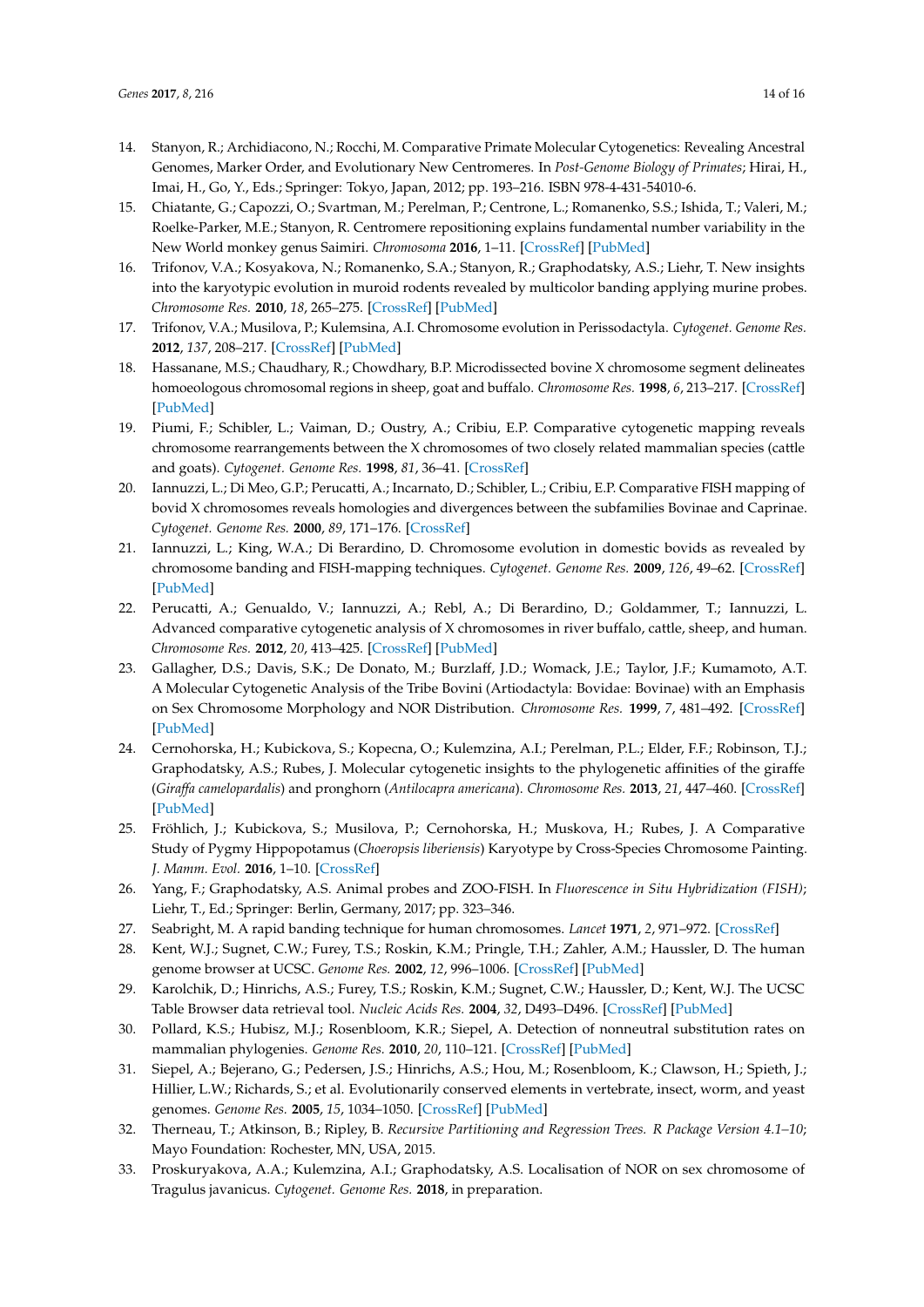- <span id="page-15-0"></span>34. Ohno, S.; Wolf, U.; Atkin, N.B. Evolution from fish to mammals by gene duplication. *Hereditas* **1968**, *59*, 169–187. [\[CrossRef\]](http://dx.doi.org/10.1111/j.1601-5223.1968.tb02169.x) [\[PubMed\]](http://www.ncbi.nlm.nih.gov/pubmed/5662632)
- <span id="page-15-1"></span>35. Raudsepp, T.; Lee, E.-J.; Kata, S.R.; Brinkmeyer, C.; Mickelson, J.R.; Skow, L.C.; Womack, J.E.; Chowdhary, B.P. Exceptional conservation of horse–human gene order on X chromosome revealed by high-resolution radiation hybrid mapping. *Proc. Natl. Acad. Sci. USA* **2004**, *101*, 2386–2391. [\[CrossRef\]](http://dx.doi.org/10.1073/pnas.0308513100) [\[PubMed\]](http://www.ncbi.nlm.nih.gov/pubmed/14983019)
- <span id="page-15-2"></span>36. Murphy, W.J.; Sun, S.; Chen, Z.-Q.; Pecon-Slattery, J.; O'Brien, S.J. Extensive Conservation of Sex chromosome Organization Between Cat and Human Revealed by Parallel Radiation Hybrid Mapping. *Genome Res.* **1999**, *9*, 1223–1230. [\[CrossRef\]](http://dx.doi.org/10.1101/gr.9.12.1223) [\[PubMed\]](http://www.ncbi.nlm.nih.gov/pubmed/10613845)
- <span id="page-15-4"></span><span id="page-15-3"></span>37. Rodríguez Delgado, C.L.; Waters, P.D.; Gilbert, C.; Robinson, T.J.; Graves, J.A.M. Physical mapping of the elephant X chromosome: conservation of gene order over 105 million years. *Chromosome Res.* **2009**, *17*, 917–926. [\[CrossRef\]](http://dx.doi.org/10.1007/s10577-009-9079-1) [\[PubMed\]](http://www.ncbi.nlm.nih.gov/pubmed/19789986)
- <span id="page-15-5"></span>38. Quilter, C.R.; Blott, S.C.; Mileham, A.J.; Affara, N.A.; Sargent, C.A.; Griffin, D.K. A mapping and evolutionary study of porcine sex chromosome gene. *Mamm. Genome* **2002**, *13*, 588–594. [\[CrossRef\]](http://dx.doi.org/10.1007/s00335-002-3026-1) [\[PubMed\]](http://www.ncbi.nlm.nih.gov/pubmed/12420137)
- <span id="page-15-6"></span>39. Avila, F.; Baily, M.P.; Perelman, P.; Das, P.J.; Pontius, J.; Chowdhary, R.; Owens, E.; Johnson, W.E.; Merriwether, D.A.; Raudsepp, T. A Comprehensive Whole-Genome Integrated Cytogenetic Map for the Alpaca (*Lama pacos*). *Cytogenet. Genome Res.* **2014**, *144*, 196–207. [\[CrossRef\]](http://dx.doi.org/10.1159/000370329) [\[PubMed\]](http://www.ncbi.nlm.nih.gov/pubmed/25662411)
- <span id="page-15-7"></span>40. Adega, F.; Chaves, R.; Guedes-Pinto, H. Chromosomal evolution and phylogenetic analyses in Tayassu pecari and Pecari tajacu (Tayassuidae): tales from constitutive heterochromatin. *J. Genet.* **2007**, *86*, 19–26. [\[CrossRef\]](http://dx.doi.org/10.1007/s12041-007-0003-1) [\[PubMed\]](http://www.ncbi.nlm.nih.gov/pubmed/17656845)
- <span id="page-15-8"></span>41. Bianchi, N.O.; Larramendy, M.L.; Bianchi, M.S.; Cortes, L. Karyological conservatism in South American camelids. *Cell. Mol. Life Sci.* **1986**, *42*, 622–624. [\[CrossRef\]](http://dx.doi.org/10.1007/BF01955563)
- 42. Bunch, T.D.; Foote, W.C.; Maciulis, A. Chromosome banding pattern homologies and NORs for the Bactrian camel, guanaco, and llama. *J. Hered.* **1985**, *76*, 115–118. [\[CrossRef\]](http://dx.doi.org/10.1093/oxfordjournals.jhered.a110034)
- <span id="page-15-9"></span>43. Balmus, G.; Trifonov, V.A.; Biltueva, L.S.; O'Brien, P.C.; Alkalaeva, E.S.; Fu, B.; Skidmore, J.A.; Allen, T.; Graphodatsky, A.S.; Yang, F.; et al. Cross-species chromosome painting among camel, cattle, pig and human: further insights into the putative Cetartiodactyla ancestral karyotype. *Chromosome Res.* **2007**, *15*, 499–514. [\[CrossRef\]](http://dx.doi.org/10.1007/s10577-007-1154-x) [\[PubMed\]](http://www.ncbi.nlm.nih.gov/pubmed/17671843)
- <span id="page-15-10"></span>44. Árnason, Ú. Comparative chromosome studies in Cetacea. *Hereditas* **1974**, *77*, 1–36. [\[CrossRef\]](http://dx.doi.org/10.1111/j.1601-5223.1974.tb01351.x) [\[PubMed\]](http://www.ncbi.nlm.nih.gov/pubmed/4137586)
- 45. Murphy, W.J.; Pringle, T.H.; Crider, T.A.; Springer, M.S.; Miller, W. Using genomic data to unravel the root of the placental mammal phylogeny. *Genome Res.* **2007**, *17*, 413–421. [\[CrossRef\]](http://dx.doi.org/10.1101/gr.5918807) [\[PubMed\]](http://www.ncbi.nlm.nih.gov/pubmed/17322288)
- 46. Price, S.A.; Bininda-Emonds, O.R.; Gittleman, J.L. A complete phylogeny of the whales, dolphins and even-toed hoofed mammals (Cetartiodactyla). *Biol. Rev.* **2005**, *80*, 445–473. [\[CrossRef\]](http://dx.doi.org/10.1017/S1464793105006743) [\[PubMed\]](http://www.ncbi.nlm.nih.gov/pubmed/16094808)
- 47. Hassanin, A.; Delsuc, F.; Ropiquet, A.; Hammer, C.; van Vuuren, B.J.; Matthee, C.; Ruiz-Garcia, M.; Catzeflis, F.; Areskoug, V.; Nguyen, T.T.; et al. Pattern and timing of diversification of Cetartiodactyla (Mammalia, Laurasiatheria), as revealed by a comprehensive analysis of mitochondrial genomes. *C. R. Biol.* **2012**, *335*, 32–50. [\[CrossRef\]](http://dx.doi.org/10.1016/j.crvi.2011.11.002) [\[PubMed\]](http://www.ncbi.nlm.nih.gov/pubmed/22226162)
- 48. O'Brien, S.J.; Menninger, J.C.; Nash, W.G. *Atlas of Mammalian Chromosomes*; John Wiley & Sons: Hoboken, NJ, USA, 2006.
- 49. Chi, J.; Fu, B.; Nie, W.; Wang, J.; Graphodatsky, A.S.; Yang, F. New insights into the karyotypic relationships of Chinese muntjac (Muntiacus reevesi), forest musk deer (Moschus berezovskii) and gayal (Bos frontalis). *Cytogenet. Genome Res.* **2005**, *108*, 310–316. [\[CrossRef\]](http://dx.doi.org/10.1159/000081520) [\[PubMed\]](http://www.ncbi.nlm.nih.gov/pubmed/15627750)
- 50. Yang, F.; Müller, S.; Just, R.; Ferguson-Smith, M.A.; Wienberg, J. Comparative chromosome painting in mammals: human and the Indian muntjac (Muntiacus muntjak vaginalis). *Genomics* **1997**, *39*, 396–401. [\[CrossRef\]](http://dx.doi.org/10.1006/geno.1996.4497) [\[PubMed\]](http://www.ncbi.nlm.nih.gov/pubmed/9119378)
- 51. Yang, F.; O'Brien, P.C. M.; Wienberg, J.; Ferguson-Smith, M.A. Evolution of the black muntjac (Muntiacus crinifrons) karyotype revealed by comparative chromosome painting. *Cytogenet. Genome Res.* **1997**, *76*, 159–163. [\[CrossRef\]](http://dx.doi.org/10.1159/000134535)
- 52. Yang, F.; O'Brien, P.C. M.; Wienberg, J.; Neitzel, H.; Lin, C.C.; Ferguson-Smith, M.A. Chromosomal evolution of the Chinese muntjac (Muntiacus reevesi). *Chromosoma* **1997**, *106*, 37–43. [\[CrossRef\]](http://dx.doi.org/10.1007/s004120050222) [\[PubMed\]](http://www.ncbi.nlm.nih.gov/pubmed/9169585)
- 53. Kingdon, J. *The Kingdon Field Guide to African Mammals*; Bloomsbury Publishing: London, UK, 2015.
- 54. Buckland, R.A.; Evans, H.J. Cytogenetic aspects of phylogeny in the Bovidae. *Cytogenet. Genome Res.* **1978**, *21*, 42–63. [\[CrossRef\]](http://dx.doi.org/10.1159/000130877)